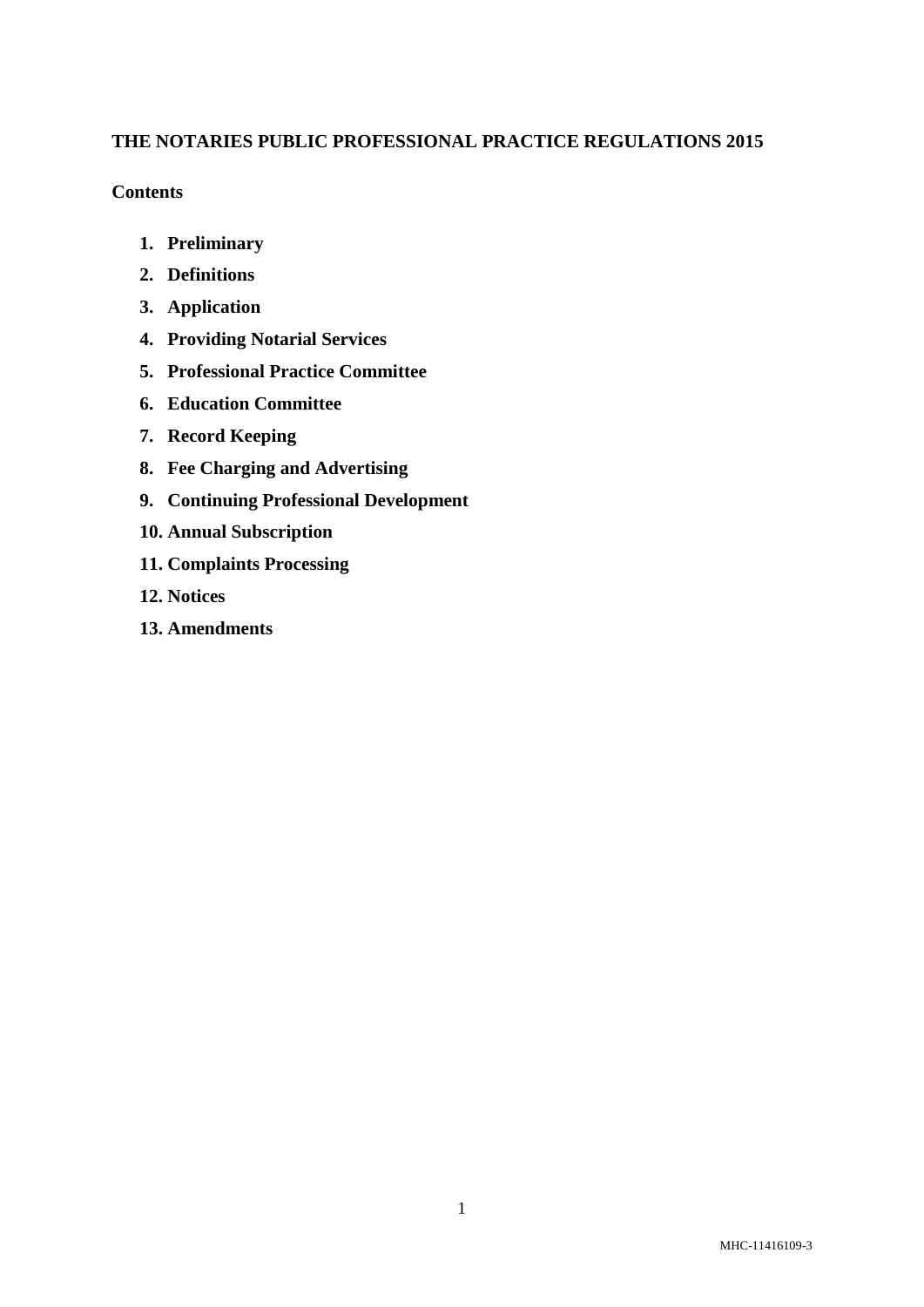#### **1. Preliminary**

- 1.1 In pursuance of the objects of the Faculty as detailed in its Memorandum of Association, the Articles of Association of the Faculty provide that its Members may from time to time in general meeting make such regulations and byelaws as the Members may deem appropriate for the proper governance of the Faculty.
- 1.2 In pursuance of the said objects and as so enabled by Article 31 of the Articles of Association, the Faculty makes these Regulations, entitled "The Notaries Public Professional Practice Regulations 2015" or the "Regulations".
- 1.3 These Regulations have been adopted by the Members in general meeting held on 13<sup>th</sup> November 2015, in furtherance of their powers under Article 31 (b) of the Articles of Association.
- 1.4 The Outgoing Regulations stand repealed as and from 13<sup>th</sup> November 2015, being the date of the coming into operation of these Regulations, other than in respect of any matters still proceeding pursuant to any Outgoing Regulations to the extent necessary to maintain the validity and effectiveness of such matters until such time (as the case may be) as such matters have been completed or concluded or have been overtaken and continued in their validity and effectiveness pursuant to these Regulations.
- 1.5 Pursuant to Article 31 (b) of the Articles of Association, the Members in general meeting by simple majority present and voting have power to amend, alter or repeal these Regulations.

#### **2. Definitions**

For the purposes of these Regulations (including all appendices hereto) the words and expressions appearing below shall have the meanings respectively given to them and are, respectively, shown throughout these Regulations with a capital letter. Where there is any inconsistency between the meanings given to the words and expressions listed below and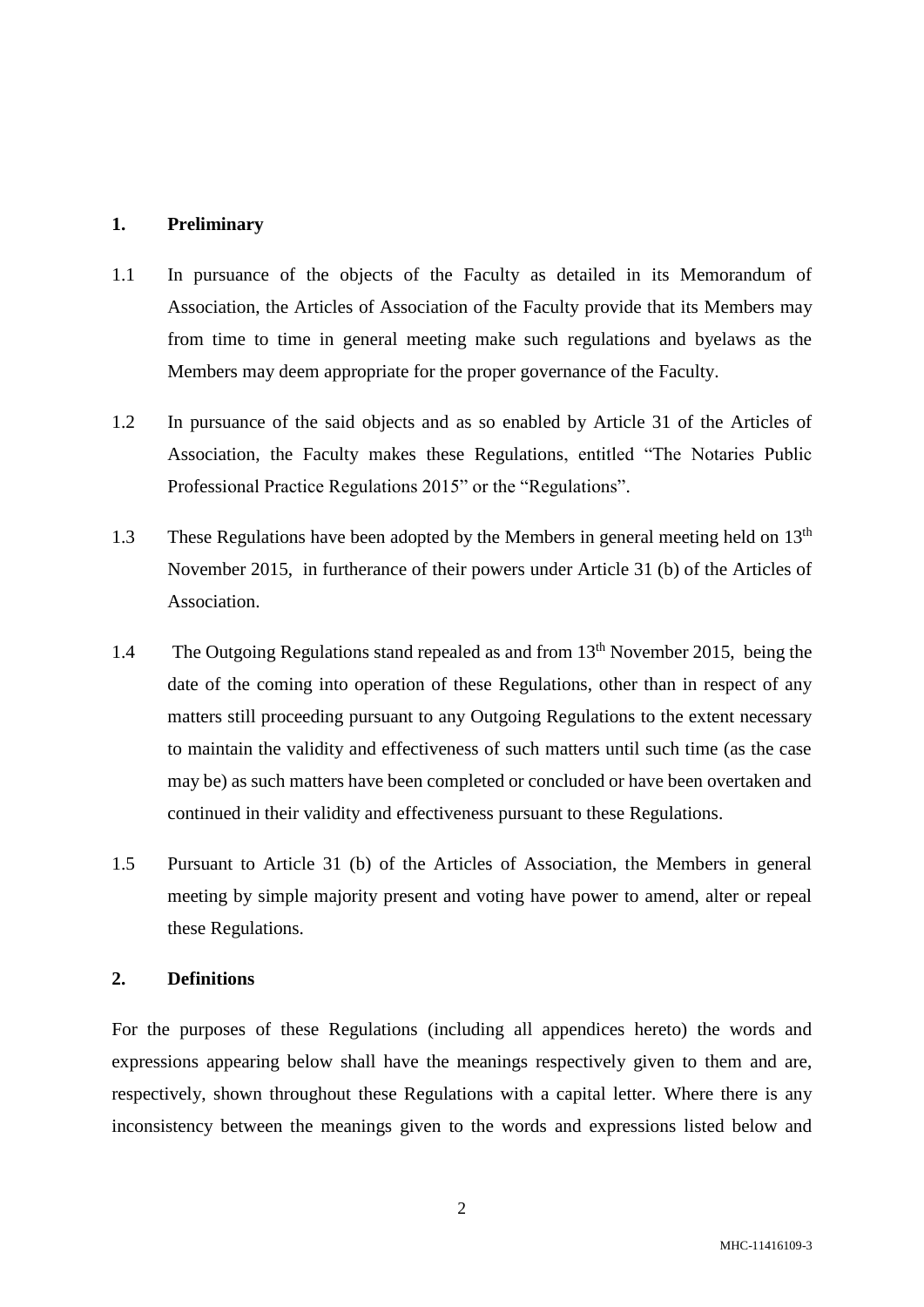meanings attributed to the same words and expressions in the Articles of Association, the meanings attributed in the Articles of Association shall prevail:

"Appearer" means any person, firm, partnership, body corporate or other entity to whom a Member provides a Notarial Service;

"Appendix" followed by a number means an appendix to these Regulations;

"Articles of Association" means the Articles of Association with which the Faculty was registered, as amended or substituted from time to time by special resolution of the Members;

"Chief Justice" means the Chief Justice of Ireland who, by reason of his or her office, has the discretionary power to appoint Notaries Public and who may, in the exercise of his or her discretion and from time to time, make such rules and regulations or give such practice directions as the Chief Justice may think fit as to the application by an individual to be appointed a Notary Public;

"Code of Conduct" means the code of conduct set out at Appendix I as may be amended from time to time by resolution of the Faculty in general meeting;

"Complaint" means a complaint or multiple complaints concerning the alleged conduct of a Notary Public relating to the provision of a Notarial Service;

"Confidentiality" means recognition by a Member that provision of a Notarial Service and maintenance of any record of such Notarial Service shall be treated confidentially by the Member, except to the extent that the law otherwise requires;

"Continuing Professional Development" means education and/or training events beneficial to the continuing professional development of Notaries Public in relation to the provision of Notarial Services and may be alternatively referred to as "CPD", as provided for in Regulation 9 of these Regulations;

"Dean" means the Member of the Governing Council holding the office of dean for the time being, appointed in the manner detailed in Article 9 of the Articles of Association;

"Deputy Dean" means the Member of the Governing Council holding the office of deputy dean for the time being, appointed in the manner detailed in Article 9 of the Articles of Association;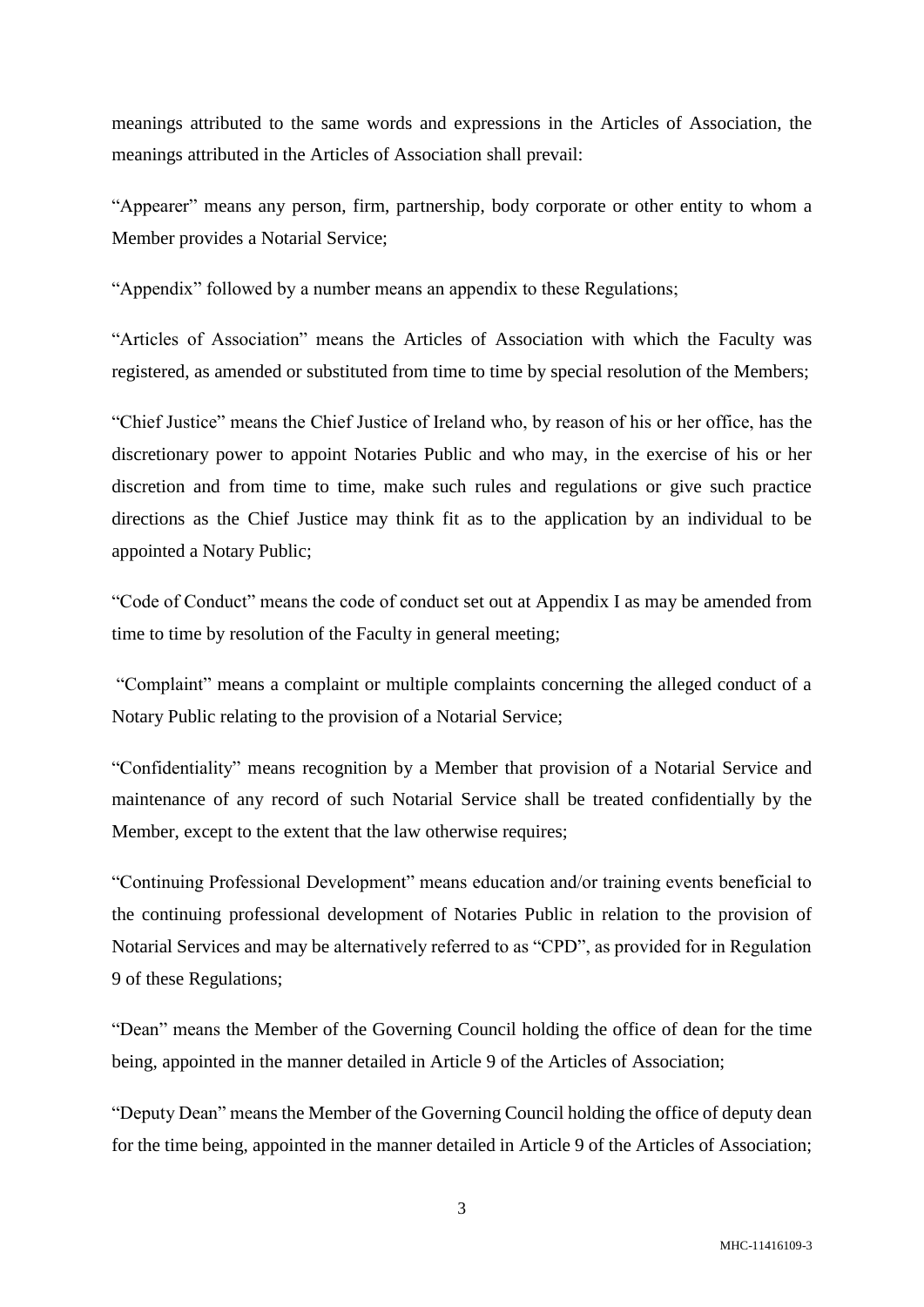"Director of Education" means the individual appointed from time to time to the role of director of education pursuant to Regulation [6](#page-6-0) of these Regulations;

"Education Committee" means the committee appointed pursuant to Regulation 6 of these Regulations;

"Faculty" means 'The Faculty of Notaries Public in Ireland', a company limited by guarantee, incorporated on 13 March 1981 (registered no. 81632), the word 'Limited' having been omitted by Licence, such that the words "company limited by guarantee" may also be omitted;

"Firm" includes a partnership or other form of association between two or more solicitors, Notaries Public or other professionals, including a multidisciplinary firm whether or not incorporated or registered;

"Governing Council" means the board of directors for the time being of the Faculty or the directors present at a meeting of the board of directors of the Faculty;

"Member" means a Notary Public who is a member of the Faculty pursuant to the Articles of Association and, for the purposes of these Regulations, includes any other Notary Public bound by these Regulations as provided for in Regulation [3](#page-4-0) of these Regulations;

"Member of the Governing Council" means a director for the time being of the Faculty;

"Misconduct" means conduct by a Notary Public relating to the provision of Notarial Services which is adjudicated pursuant to these Regulations to be professional misconduct or conduct such as to bring the profession of Notary Public into dispute;

"Money" means money or other documents or items of value whether held physically or in a bank account however designated;

"Notarial Service" means a notarial service of whatever nature provided by a Notary Public to an Appearer;

"Notary Public" means an individual who has been appointed in Ireland as a notary public and whose warrant of appointment or commission has not been withdrawn, terminated or surrendered;

4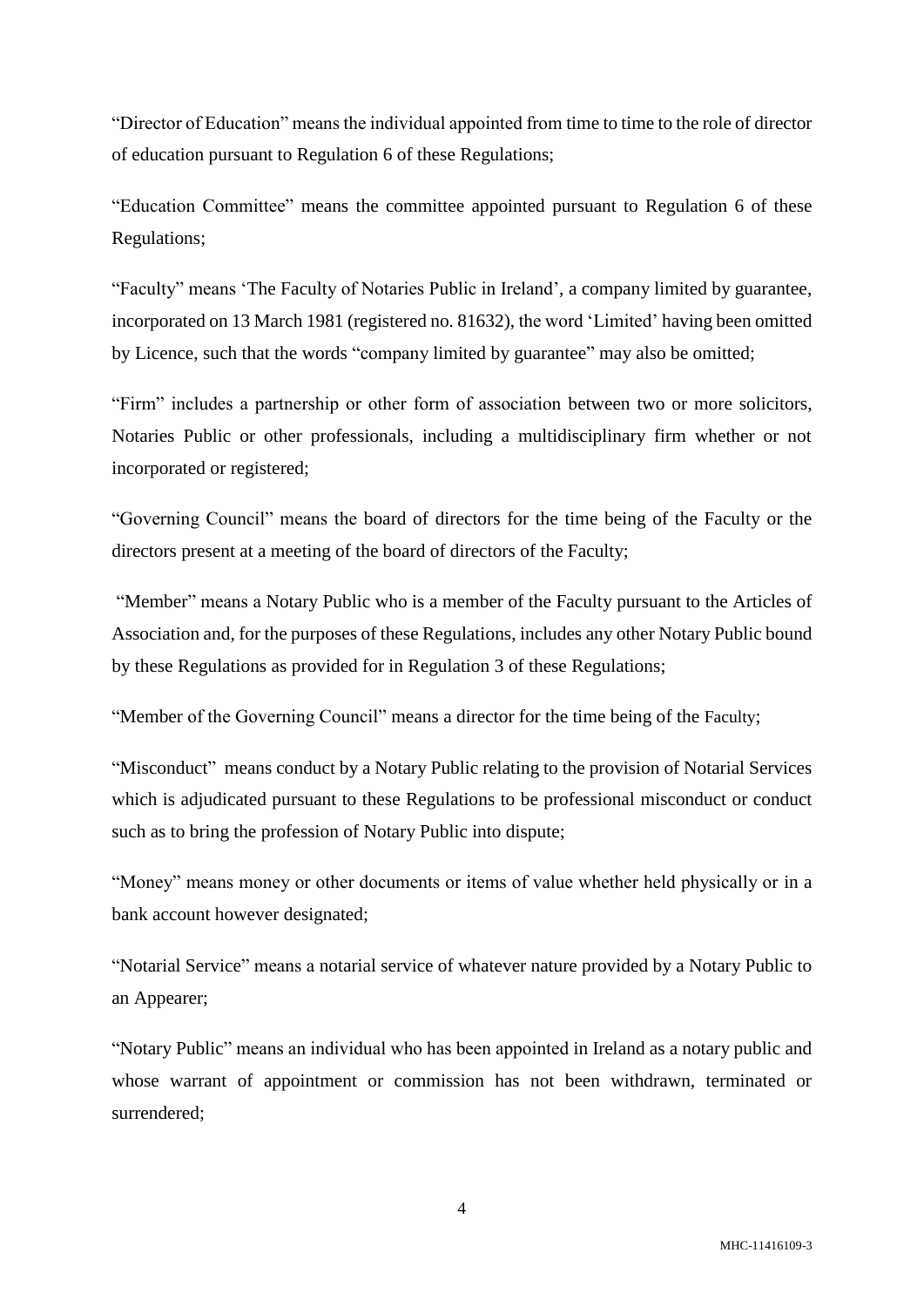"Outgoing Regulations" means each version of any Notaries Public professional practice regulations in force prior to the date of these Regulations;

"Professional Practice Regulations" and "Regulations" means these Notaries Public Professional Practice Regulations 2015 made pursuant to Article 31 of the Articles of Association, including all appendices hereto, adopted by the Faculty on  $13<sup>th</sup>$  November 2015, as amended from time to time by resolution of the Faculty in general meeting;

"Professional Practice Committee" means the committee appointed pursuant to Regulation 5 of these Regulations and may be alternatively referred to as the "PPC";

"Registrar" means the registrar for the time being of the Faculty, appointed by the Governing Council in the manner detailed in Article 10 of the Articles of Association;

"Secretary" means the secretary for the time being of the Faculty, appointed by the Governing Council in the manner detailed in the Articles of Association;

#### <span id="page-4-0"></span>**3. Application**

- <span id="page-4-1"></span>3.1 These Regulations shall apply to and be binding on each Notary Public who is a Member and, for the purposes of these Regulations, includes:
	- 3.1.1 any other Notary Public who was appointed a Notary Public after 2 October 2006 having given an appropriate undertaking to observe the Code of Conduct and such regulations governing the professional practice and procedure of Notaries Public in Ireland and the standards to be observed by them as shall from time to time be made and published by the Faculty in accordance with Practice Direction SC 12 made by the Chief Justice on 20 September 2006, as set forth in Appendix II; and
	- 3.1.2 any other Notary Public who was appointed a Notary Public prior to 2 October 2006 and who has so consented to these Regulations applying to and being binding on him or her.
- 3.2 The extent of the applicability of these Regulations to each Notary Public referred to in clause [3.1](#page-4-1) of this Regulation shall, insofar as the context so admits or requires, extend to and include: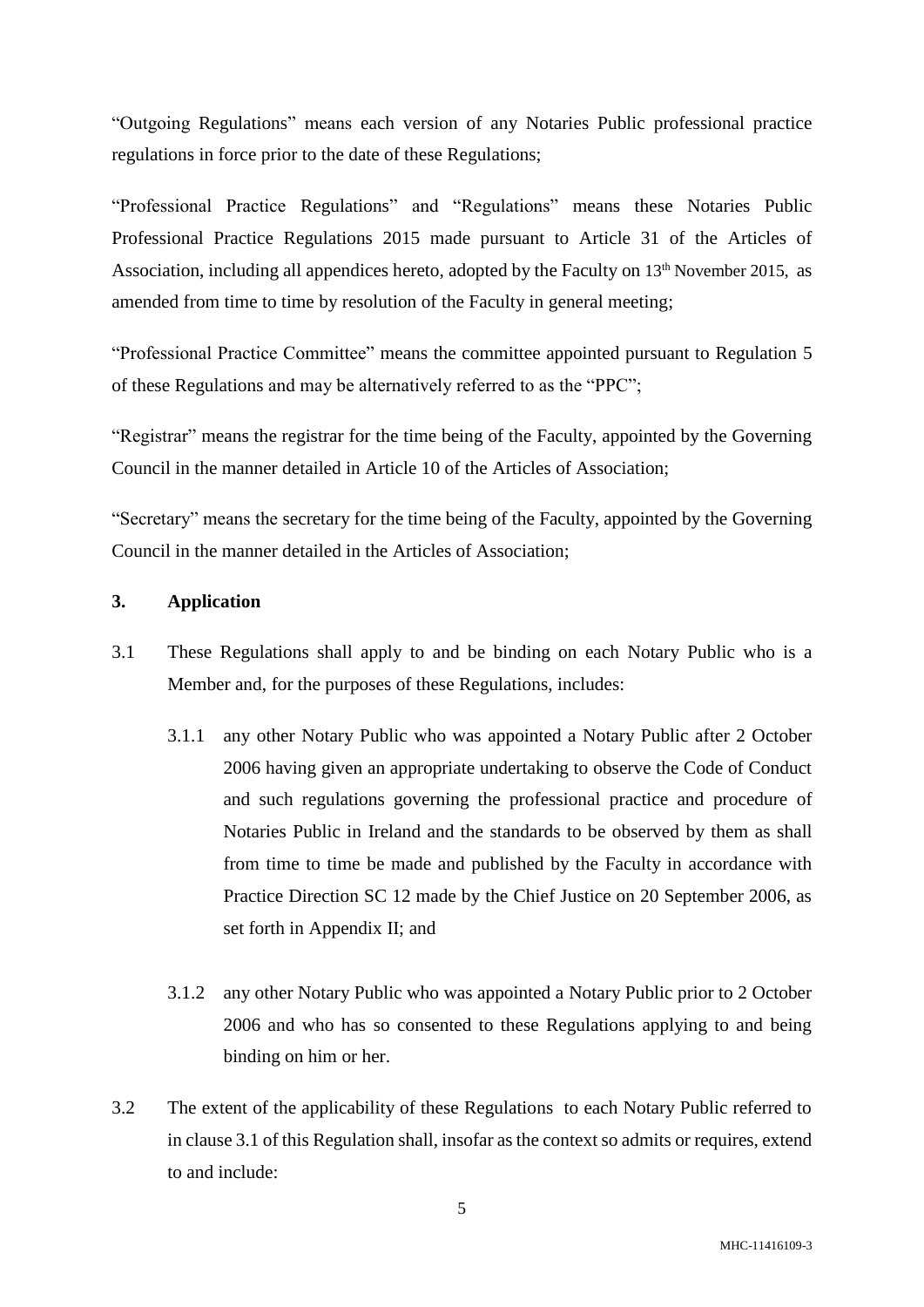- 3.2.1 all practice directions made from time to time by the Chief Justice pursuant to Order 127 of the Rules of the Superior Courts (No.2) of 1993, all such practice directions so made up to the date of adoption of these Regulations being set out in Appendix II; and
- 3.2.2 the Code of Conduct.

## **4. Providing Notarial Services**

- <span id="page-5-0"></span>4.1 A Member shall act professionally, impartially and with Confidentiality in relation to each Notarial Service to be provided by him or her and shall decline to provide a Notarial Service in relation to any matter in which the Member has a conflict of interest or where the potential for such a conflict clearly exists.
- <span id="page-5-1"></span>4.2 A Member shall not in relation to the provision of Notarial Services either jointly or severally hold or have control over Money on behalf of any Appearer.
- 4.3 Without prejudice to the generality of clauses [4.1](#page-5-0) and [4.2](#page-5-1) of this Regulation:
	- 4.3.1 a Member shall not provide a Notarial Service in relation to a matter in which he or she has a personal, beneficial, or financial interest other than receipt of payment by the Member of the appropriate and reasonable fee for providing the Notarial Service; and
	- 4.3.2 a Member who is a director, officer, partner, employee, associate of, or a consultant to, a person, Firm, partnership, body corporate or other entity shall not provide a Notarial Service to or involving such person, Firm, partnership, body corporate or other entity.

### <span id="page-5-2"></span>**5. Professional Practice Committee**

- 5.1 A Professional Practice Committee ("PPC") shall be constituted by the Governing Council in accordance with the provisions of this Regulation [5.](#page-5-2)
- <span id="page-5-3"></span>5.2 The PPC, under the direction of the Governing Council, shall have responsibility for prescribing, maintaining, guiding and enforcing appropriate and reasonable standards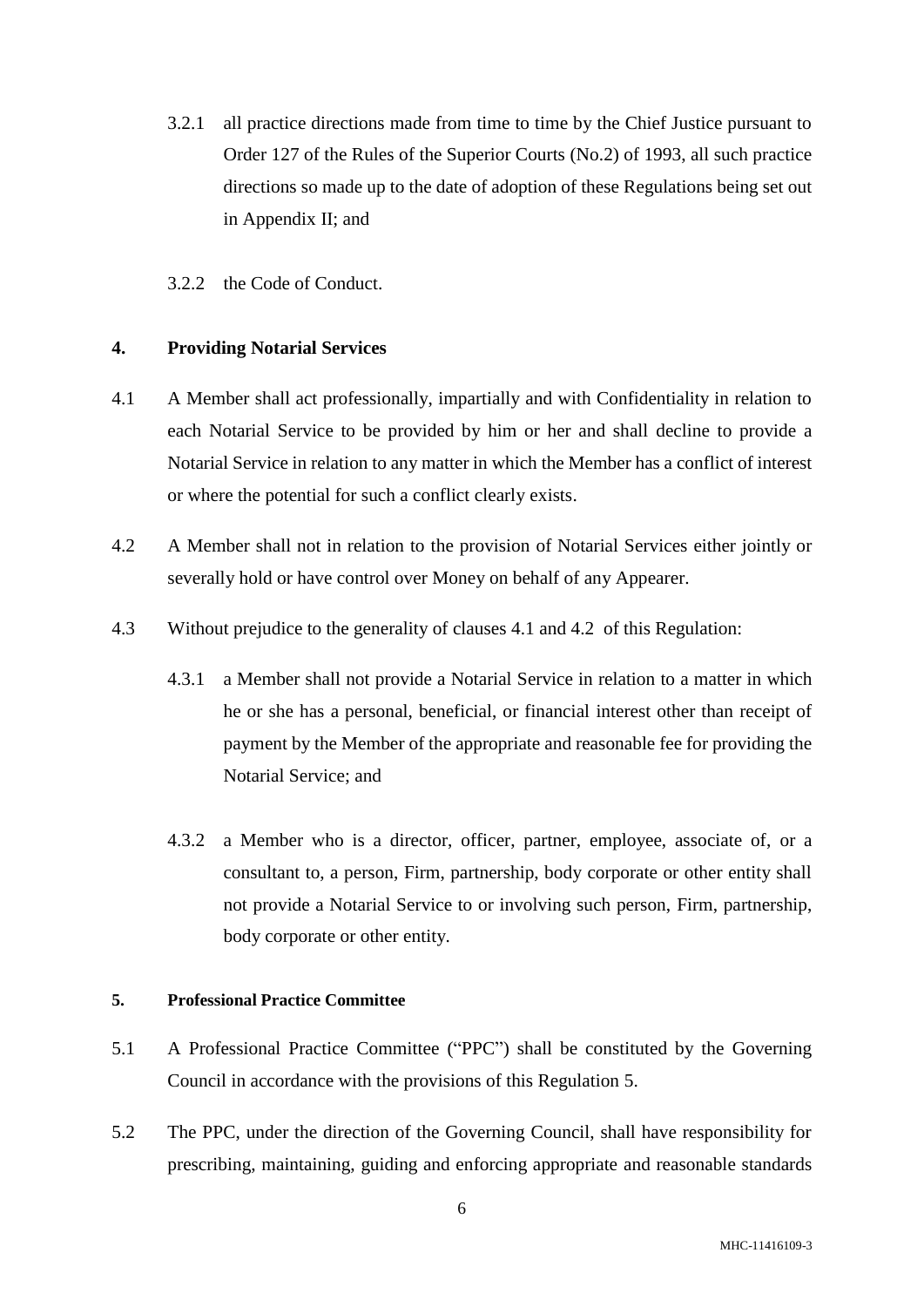of professional behaviour for Members and for prescribing the practices and procedures to be adopted and observed by Members in their provision of Notarial Services.

- 5.3 The PPC shall be comprised of not less than five Members appointed by the Governing Council, together with the Dean and the Registrar who shall be 'ex-officio' Members of the PPC, provided that neither the Dean nor the Registrar, while holding such offices, shall participate in an adjudicative role in any process conducted by the PPC pursuant to Regulation [11](#page-10-0) or Appendix III.
- 5.4 The PPC shall from time to time appoint a standing chairperson from among its Members to preside at meetings, provided that, where the chairperson cannot, or should not, or is not available to preside at a meeting of the PPC, another Member of the PPC (chosen by agreement or by lot by those Members present) shall preside at that meeting.
- 5.5 The quorum for meetings of the PPC shall be not less than three Members.
- 5.6 The chairperson and the other Members of the PPC shall hold office for such period or periods and on such terms and conditions as shall be determined by the Governing Council.
- 5.7 The PPC may, in its discretion and in pursuance of its functions as set out in Regulation [5.2:](#page-5-3)
	- 5.7.1 include one or more individuals (whether or not Members) to attend and participate but not to vote or form a quorum at meetings of the PPC; and
	- 5.7.2 establish a sub-committee, which may include individuals (whether or not Members) provided that a majority of the membership of such sub-committee shall be Members of the PPC.

#### <span id="page-6-0"></span>**6. Education Committee**

- 6.1 An Education Committee shall be constituted by the Governing Council for the purposes of these Regulations.
- <span id="page-6-1"></span>6.2 The Education Committee, under the direction of the Governing Council, shall have responsibility for: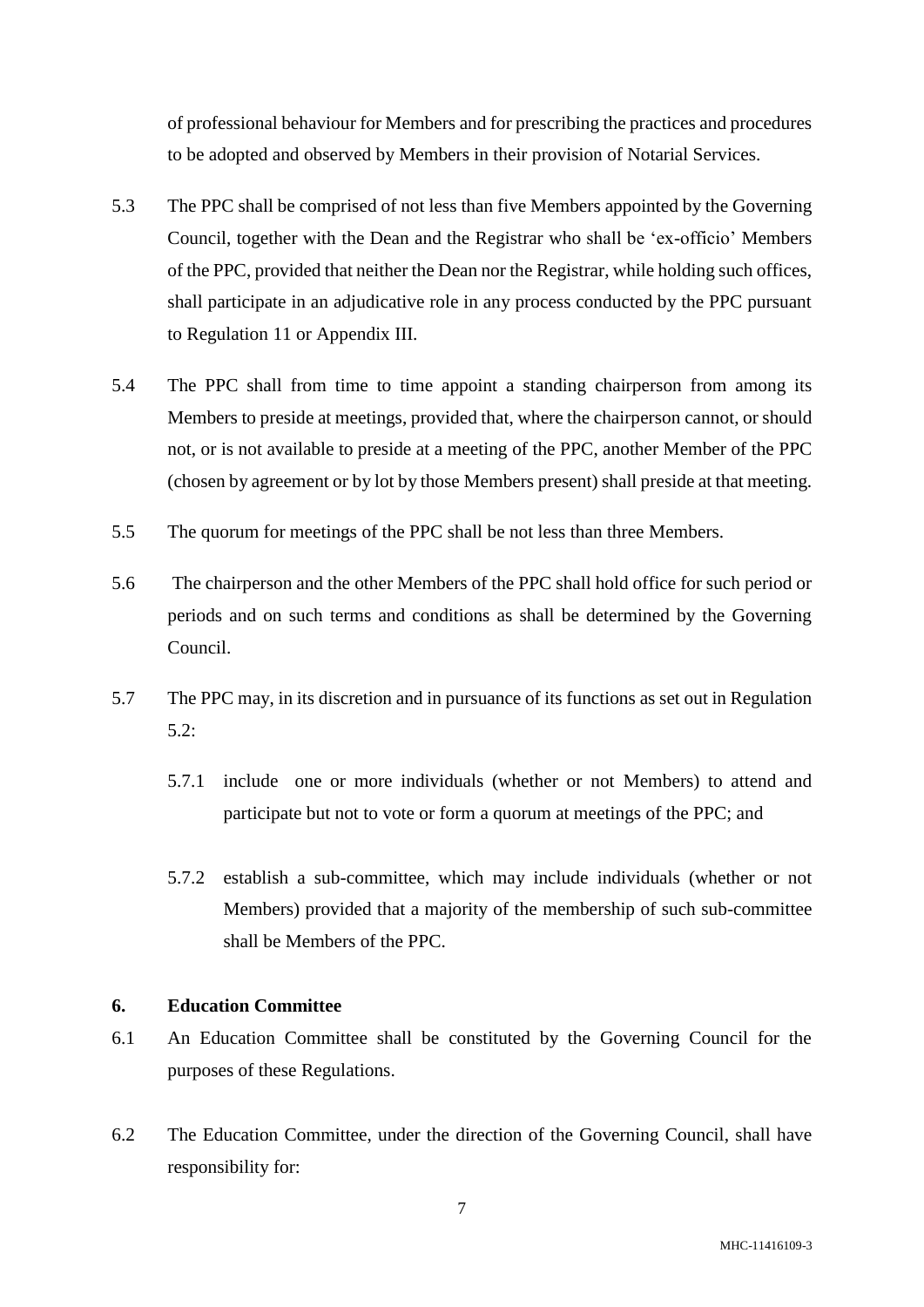- 6.2.1 overseeing the provision of education and training in notarial matters to Members;
- 6.2.2 setting the standards of education and training for individuals with an interest in becoming Notaries Public; and
- 6.2.3 the regulation, organisation and conduct of examinations for individuals seeking to obtain a certificate of competency for the purposes of SC Practice Direction dated 28 March 1994, as set forth in Appendix II.
- 6.3 The Education Committee shall be comprised of not less than five Members appointed by the Governing Council, together with the Dean and the Registrar who shall be 'exofficio' members of the Education Committee.
- 6.4 The Education Committee shall from time to time appoint a standing chairperson from among its Members to preside at meetings, provided that, where the chairperson cannot, or should not, or is not available to preside at a meeting of the Education Committee, another Member of the Education Committee (chosen by agreement or by lot by those Members present) shall preside at that meeting.
- 6.5 The quorum for meetings of the Education Committee shall be not less than three Members.
- 6.6 The chairperson and the other Members of the Education Committee shall hold office for such period or periods and on such terms and conditions as shall be determined by the Governing Council.
- 6.7 The Education Committee may, in its discretion and in pursuance of its functions as set out in Regulation [6.2:](#page-6-1)
	- 6.7.1 include one or more individuals (whether or not Members) to attend and participate but not to vote or form a quorum at meetings of the Education Committee; and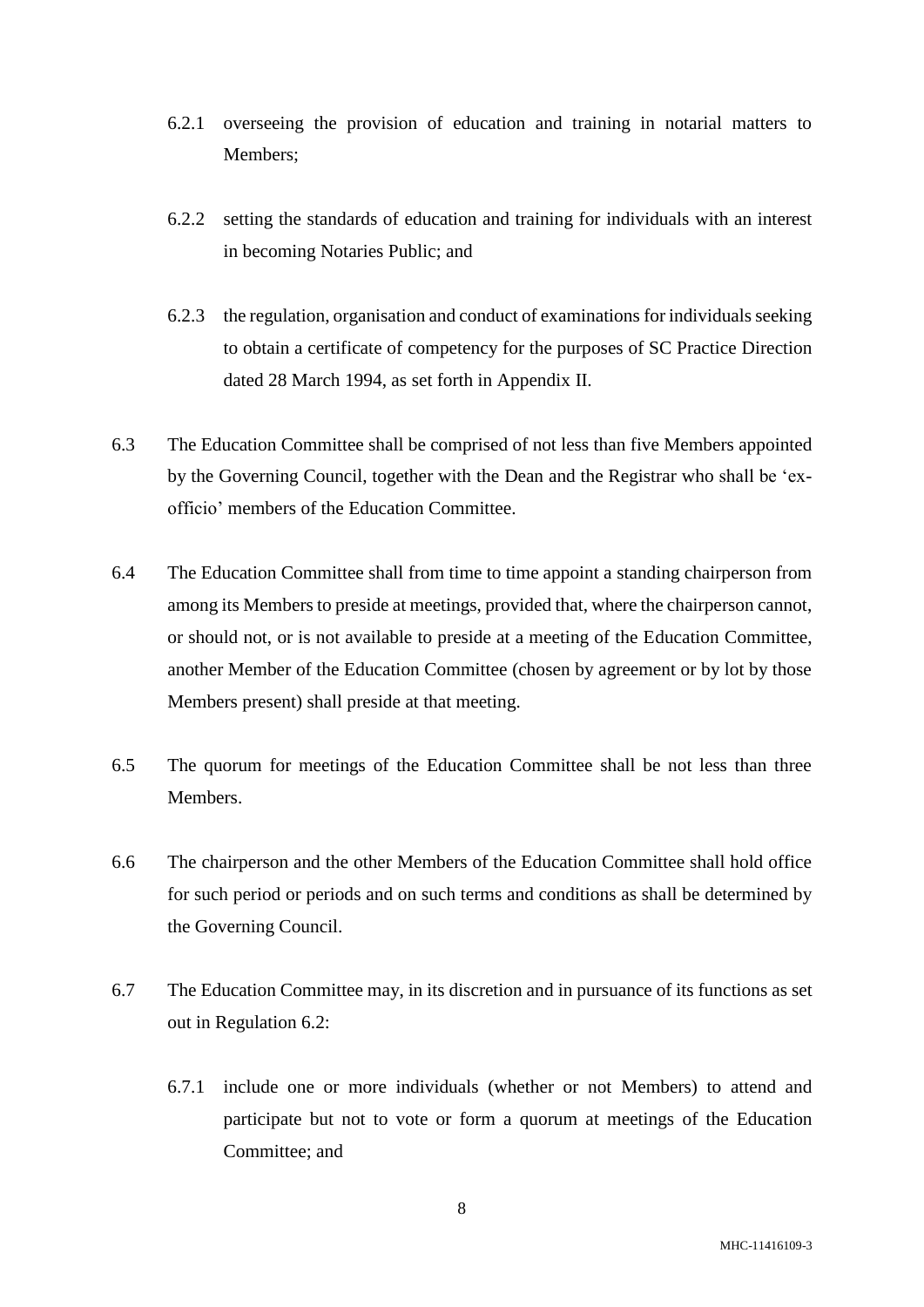- 6.7.2 establish a sub-committee, which may include individuals (whether or not Members) provided that a majority of the membership of such sub-committee shall be members of the Education Committee.
- 6.8 The Education Committee may from time to time appoint an individual (whether or not a Member) to be known and described as the Director of Education for such period or periods and on such terms and conditions as shall be determined by and mutually agreed between that individual and the Governing Council.

## **7. Record Keeping**

- <span id="page-8-0"></span>7.1 Each Member shall keep in a secure and confidential location, whether in a paper or electronic format (or a combination of both), a record of each Notarial Service provided by him or her for an appropriate and reasonable period, considered by the Governing Council as at the date of adoption of these Regulations to be not less than six years from and after the date of provision of such Notarial Service.
- <span id="page-8-1"></span>7.2 Where in the course of providing a Notarial Service a passport, national identity card or other appropriate identification document showing a photographic image and purporting to establish the identity of the Appearer is produced to a Member as evidence of such identity, the Member shall satisfy himself or herself by observation that the photographic image and the other information obtained from such document reasonably confirms the identity of the Appearer and (where applicable) that the copy signature shown on such document is reasonably consistent with the signature subscribed by the Appearer to the document being notarised.
- 7.3 For the purpose of clause [7.1](#page-8-0) of this Regulation, "record" may (as may be appropriate and reasonable) include the name of the Appearer, the date of provision of the Notarial Service, the nature of the Notarial Service, a copy of each document notarised or the title page and the signature page or pages sufficient to identify the document notarised and, where applicable, a copy of the identification document referred to in clause [7.2](#page-8-1) of this Regulation.

### **8. Fee Charging and Advertising**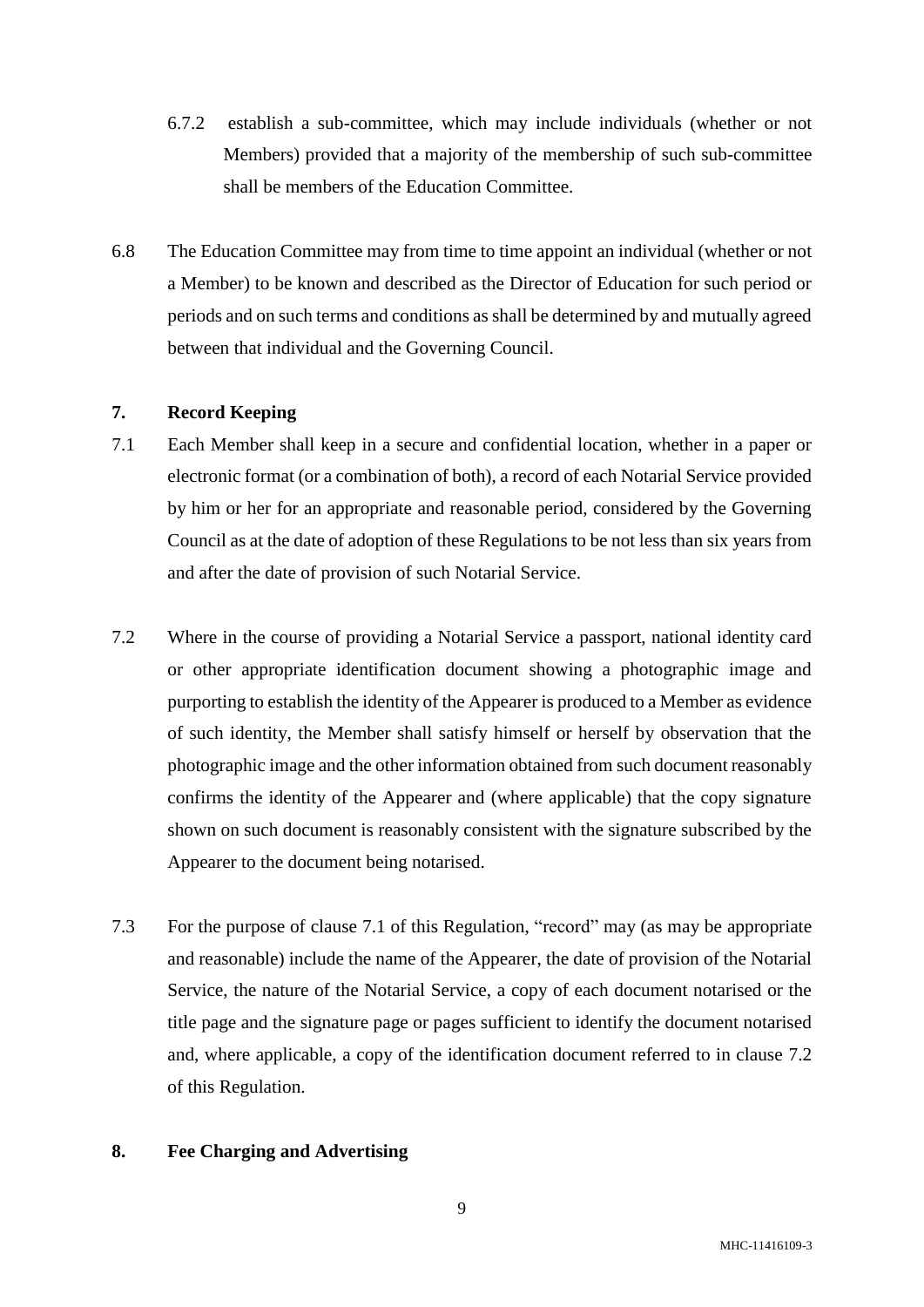- 8.1 A Member shall only charge a fee for providing a Notarial Service which is appropriate and reasonable in the particular circumstances.
- <span id="page-9-0"></span>8.2 No agreement or arrangement in relation to fixing the amount of fees to be charged by a Member for providing Notarial Services shall be entered into or be promoted by the Faculty or by or between Members.
- 8.3 A Member may advertise the fact that he or she is a Notary Public, provided that any such advertisement shall be restrained and dignified in its presentation and shall be confined to providing information as to the name and address and other contact details of the Member and the Notarial Services offered.
- 8.4 Without prejudice to the generality of clause [8.2](#page-9-0) of this Regulation, a Member:
	- 8.4.1 shall not advertise himself or herself in terms of the level of fees to be charged for providing a Notarial Service or represent a quality of service which is superior to that offered by other Notaries Public;
	- 8.4.2 shall be entitled to refer to himself or herself on his or her professional stationary and in any other document or medium as a Member of the Faculty;
	- 8.4.3 may with the consent and at the discretion of the Faculty use the Armorial Ensigns (Coat of Arms) of the Faculty on his or her notarial stationary or other media;
	- 8.4.4 shall not incorporate the said Armorial Ensigns in his or her other non-notarial professional stationary or media.

## **9. Continuing Professional Development (CPD)**

9.1 The Education Committee shall have responsibility for making available to Members CPD events, whether consisting of conferences, lectures, seminars or workshops or combinations of same, as the Education Committee in consultation with the Governing Council may determine.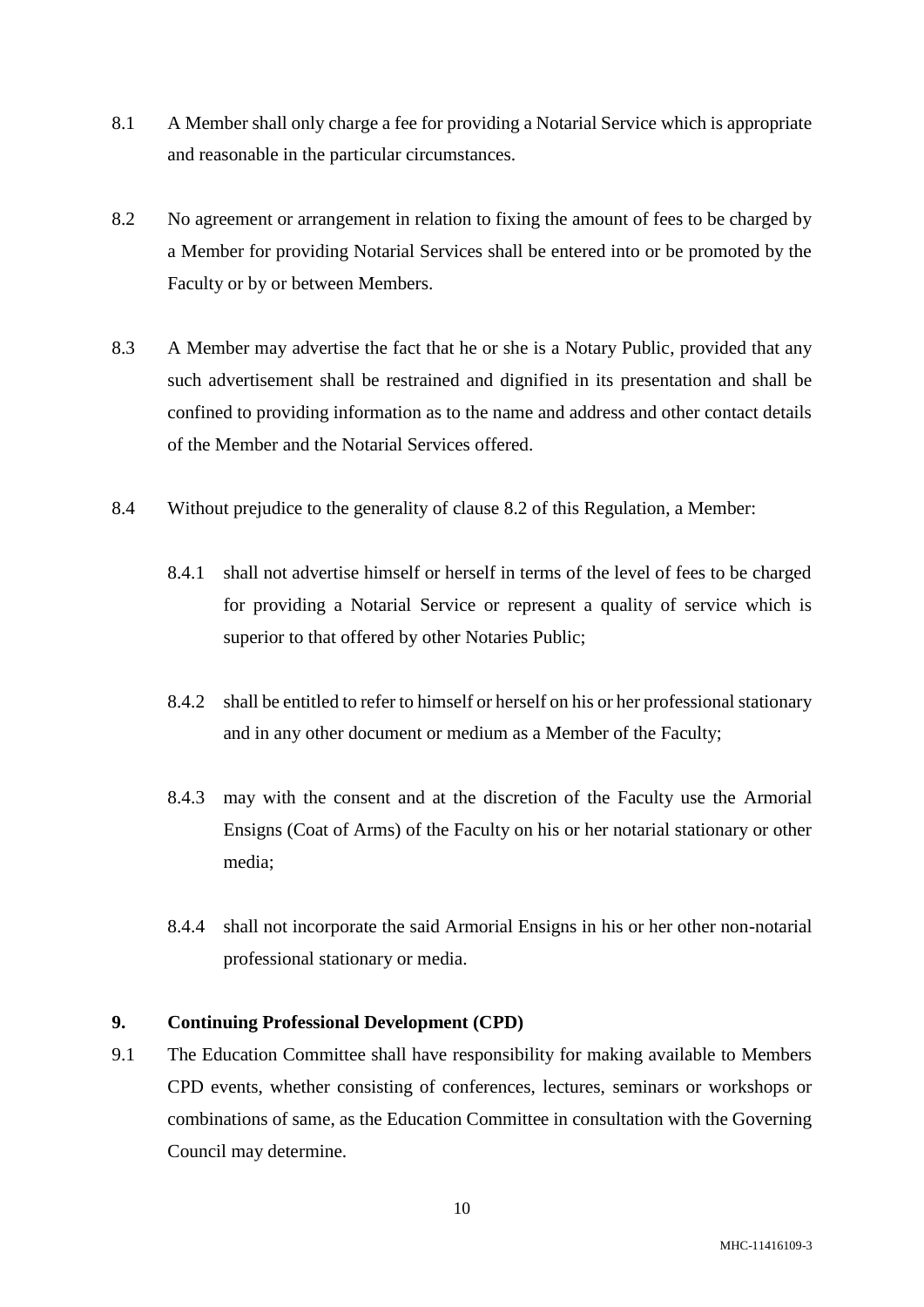- 9.2 During any particular calendar year each Member shall be required to fulfil a minimum annual CPD requirement measured by points, on the basis that one point represents one hour of attendance at a CPD event, which minimum CPD requirement shall be determined from time to time by the Governing Council on the recommendation of the Education Committee and promulgated to the membership of the Faculty.
- 9.3 The Education Committee shall be responsible for monitoring and keeping an attendance record of the attendance of Members at CPD events, which attendance record shall, as required for CPD compliance verification purposes, be made available to the Registrar and to the Governing Council.

### **10. Annual Subscription**

- 10.1 In accordance with Article 10 of the Articles of Association, every Member shall pay to the Faculty such annual subscription as is fixed from time to time by the Faculty at annual general meeting.
- 10.2 Pursuant to the provisions of Article 7 (a) (ii) of the Articles of Association, a Member whose subscription in any given year shall remain unpaid six months after the date on which the same became due and payable shall cease to be a Member.

## <span id="page-10-0"></span>**11. Complaint Processing**

- 11.1 This Regulation relates to providing due process in the processing on behalf of the Faculty of a Complaint concerning the alleged conduct of a Member relating to the provision of Notarial Services which may constitute Misconduct on the part of the Member.
- 11.2 The processing of a Complaint concerning the alleged conduct of a Member relating to the provision of Notarial Services shall be proceeded with as far as practicable in accordance with the procedure provided for in Appendix III.
- 11.3 Nothing in these Regulations shall prevent the Faculty, or a complainant or a Member the subject of a complaint from making application, either following the conclusion of the procedure provided for in Appendix III or in the course of same, to the Chief Justice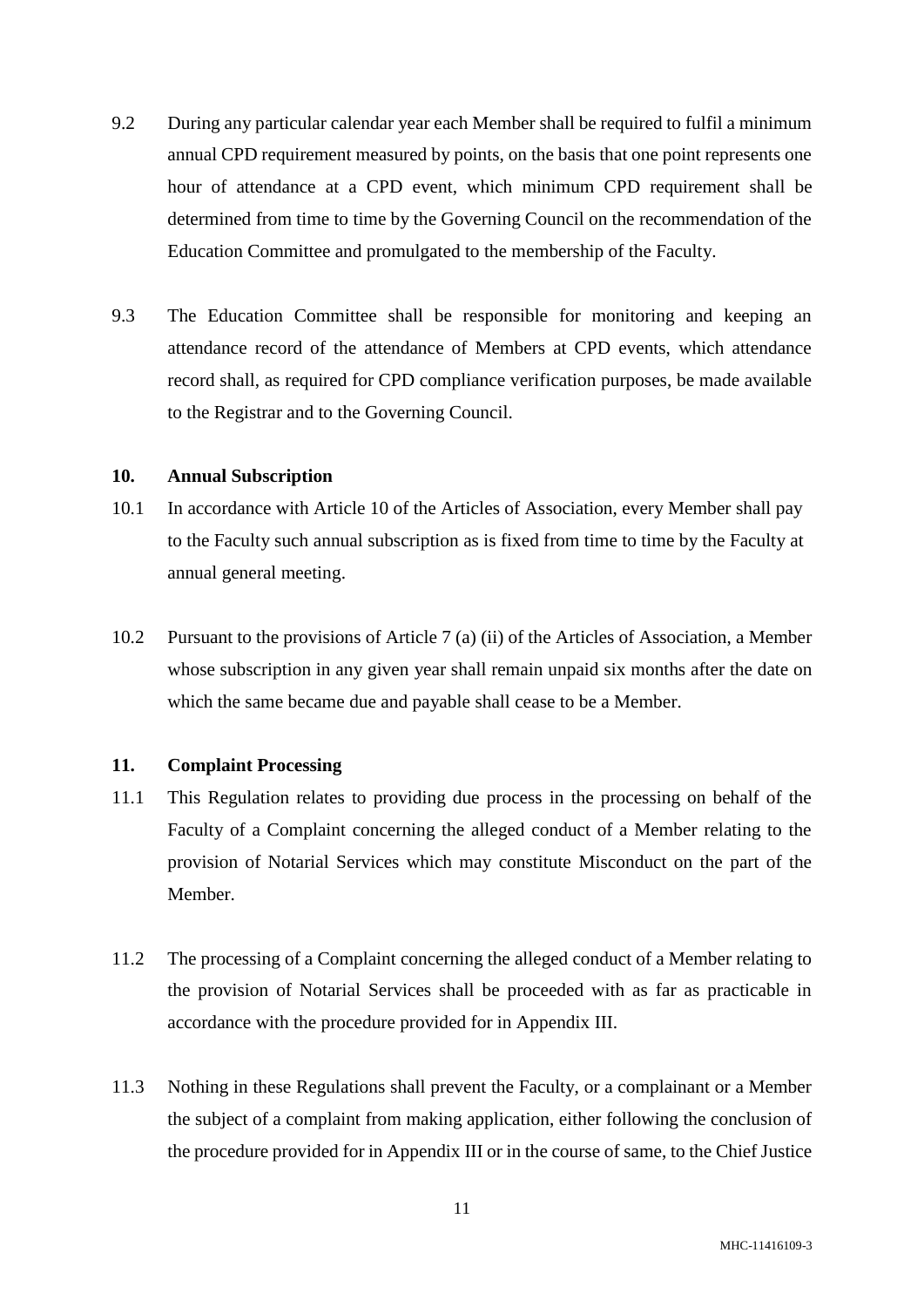in relation to whether such procedure conforms to due process and is fair and just to the parties concerned or any of them.

# **12. Notices**

- 12.1 Save as otherwise provided in these Regulations, notices to Members may be given in the form provided for in the Articles of Association.
- 12.2 Notice of meetings of the Governing Council shall, in accordance with the provisions of Article 26 (a) of the Articles of Association, be reasonable and may, at the discretion of the Secretary, be given to Members of the Governing Council by post, e-mail, facsimile transmission or, in the case of urgency, by telephone.
- 12.3 Notice of meetings of the Professional Practice Committee and the Education Committee, or any other committee or sub-committee constituted by the Governing Council for the purposes of these Regulations shall be reasonable and may, at the discretion of the chairperson of such committee or sub-committee, be given to Members of such committee or sub-committee by post, e-mail, facsimile transmission or, in the case of urgency, by telephone.

# **13. Amendments**

- 13.1 No amendment shall be made to these Regulations unless approved by a simple majority of the Members present and voting at a general meeting of the Faculty, as further detailed in Article 31 of the Articles of Association.
- 13.2 Notice of such a meeting shall be given in accordance with the Articles of Association and shall contain particulars of the proposed amendment or amendments.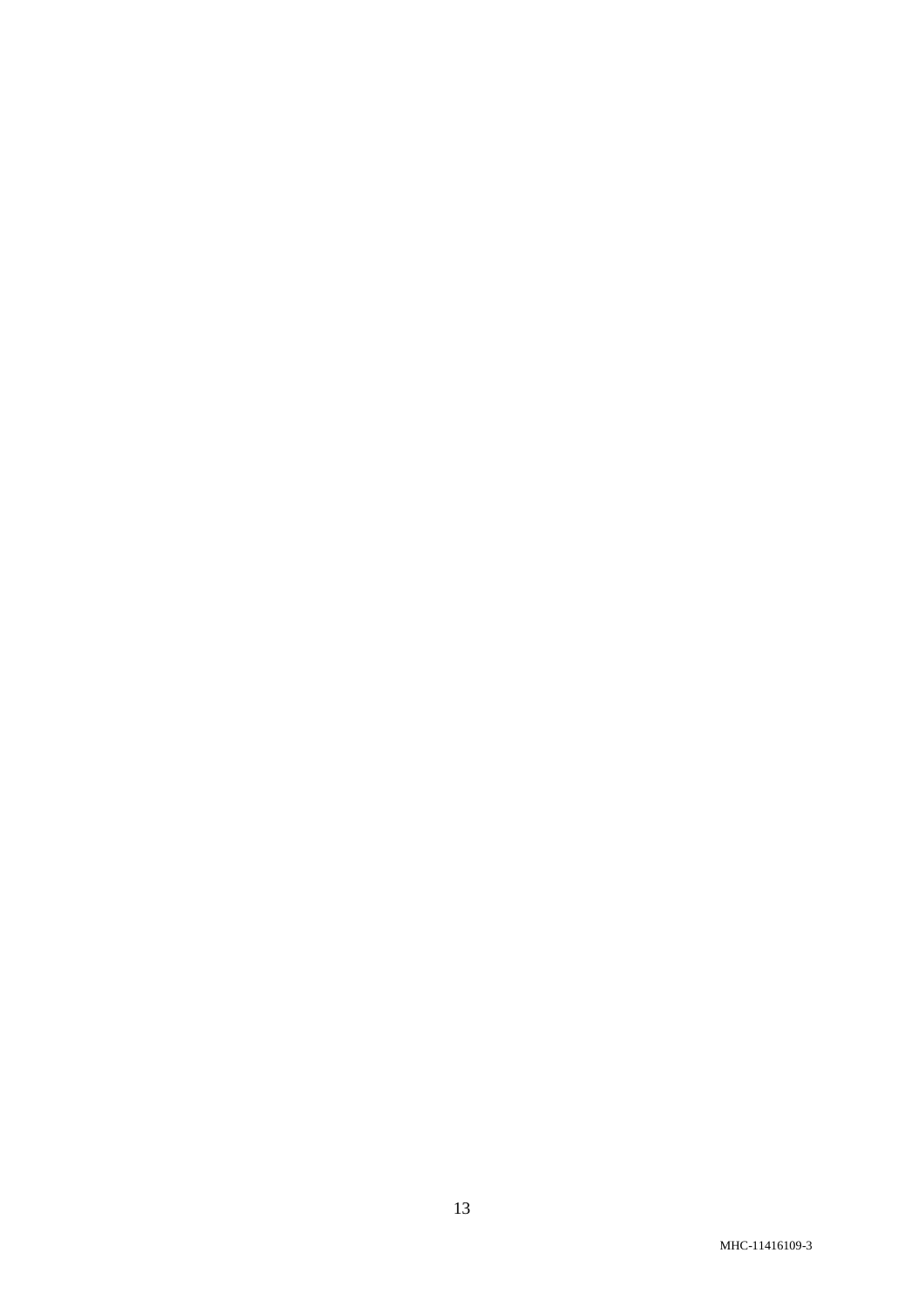# **Appendix I**

### **Code of Conduct for Notaries Public<sup>1</sup>**

**ACKNOWLEDGING**, that on entering the profession of Notary Public, he or she is joining an ancient and honourable profession, the acts and instruments of whose Members are given faith and credit throughout the world, and anxious that nothing should ever be done by any Notary Public in Ireland which would cause the acts or instruments of any of its Members to be called into question for lack of accuracy, form, genuineness, truth or completeness, all Members of the Faculty of Notaries Public in Ireland **SUBSCRIBE** to this Code of Conduct.

### **1. Every Notary Public shall:**

1

- 1.1. maintain the highest standards of honesty and integrity in and about the performance of the duties of his or her office;
- 1.2. observe such formality and solemnity in the performance of his or her notarial functions as may be considered necessary in the circumstances of the case to impress on persons engaging his or her services the importance of the transaction and of the credit which is added to it by the notarial act or instrument and, where the notarial function involves the making or taking of a sworn deposition or affidavit, the solemnity of that act and the sanctity of the oath being administered or taken;
- 1.3. ensure that all documents, excluding bills of exchange and promissory notes, with reference to which a notarial act or instrument is to be made are complete and entire and do not contain blank areas or spaces which may accommodate the insertion of additional words or figures by some other person;
- 1.4. keep such records about the performance of his or her notarial functions as the Notary Public shall consider necessary in the circumstances and, in particular, keep a protest book or register with respect to protests of bills of exchange, promissory notes and ship protests;

<sup>&</sup>lt;sup>1</sup> The Code was originally adopted at the Annual General Meeting of the Faculty on 21st November 1986, having received the approval of the then Chief Justice.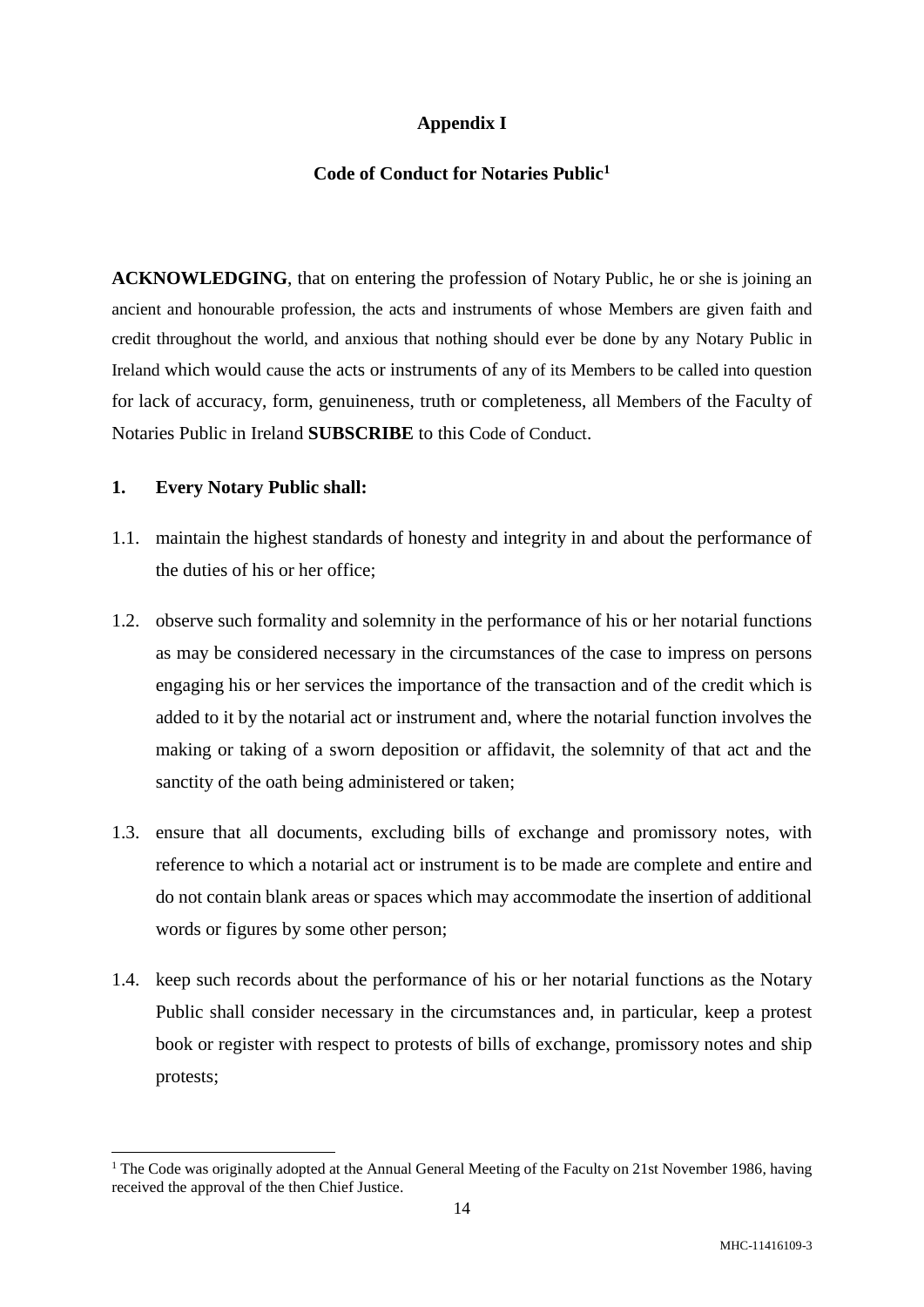- 1.5. insist on proper introduction and identification of persons purporting to make any oath, affirmation or declaration before him or her;
- 1.6. observe great care in taking the oath, affirmation or declaration of a blind or illiterate person with reference to any document, ensuring that the contents and purpose of the document are first explained and then truly, audibly and distinctly read over to such person, in a clear and intelligible way, ensuring that all questions raised by such person are fully and truthfully answered before such person is allowed to take the oath, affirmation or declaration and subscribe the document;
- 1.7. observe Confidentiality regarding the affairs, business and transactions of clients and not disclose details thereof other than pursuant to an order of a court of competent jurisdiction to a person or persons appearing to be entitled thereto or where the interests of the Notary Public shall be considered paramount to those of the client.

### **2. A Notary Public shall not in the course of his or her duties:**

- 2.1. do, or permit to be done, anything which would be likely to discredit the profession or bring it into disrepute;
- 2.2. act as Notary Public or administer any oath, affirmation or declaration in any transaction which is usually effected by a commissioner for oaths, unless specifically requested by the client or deponent AND a Notary Public who is also a commissioner for oaths shall not act in his or her notarial capacity for the reason only of attracting the higher fee payable to a Notary Public;
- 2.3. enter into any fee-sharing arrangement with any other person;
- 2.4. refuse his or her services to any person without justifiable cause;
- 2.5. take as Notary Public any affidavit, deposition or sworn testimony intended to be filed in the Courts of Justice in Ireland except when appointed under the Rules of Court to act as a commissioner to take evidence for the use of the Court or foreign tribunal;
- 2.6. execute any notarial act or instrument for a person whom he or she considers to be suffering from any incapacity or under the influence of alcohol or drugs to an extent which would affect or diminish such person's understanding of the transaction;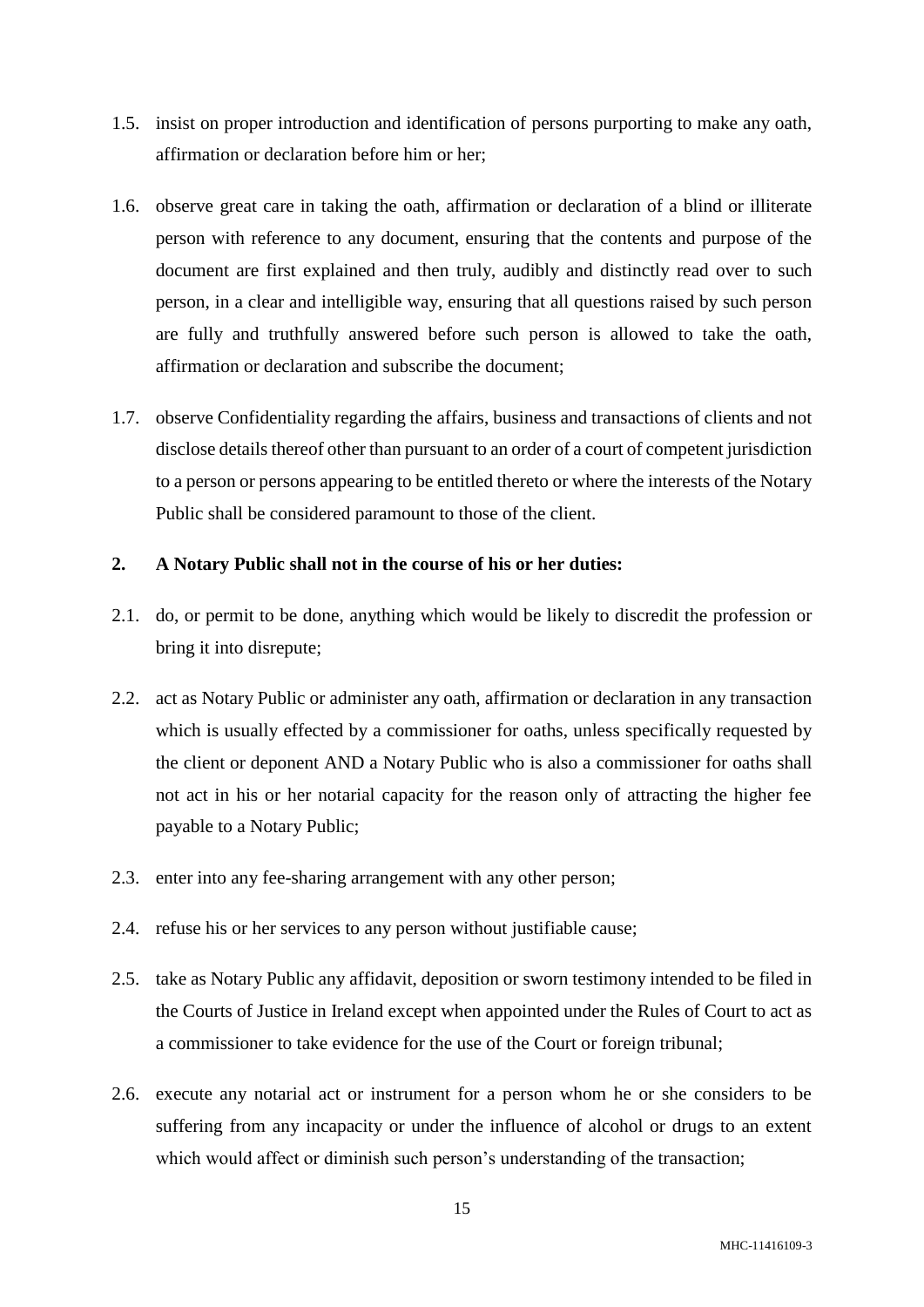- 2.7. make any notarial act or instrument with reference to any document placed before him or her which has the appearance of having been tampered with, unless and until he or she receives the confirmation of the party or parties who executed such document that the alterations were validly and properly made;
- 2.8. allow a conflict of interest to exist between his personal or private interests and his duties as Notary Public and, for that reason, shall not make a notarial act or instrument with reference to a transaction in which, apart from the making of the proposed notarial act or instrument, he has a personal interest in the outcome AND a Notary Public who is in doubt as to the propriety of his or her acting as a Notary Public in a particular transaction should seek the advice of the Faculty;
- 2.9. allow his or her official seal to be or remain out of his or her custody (other than for the purpose of repair) or fail to exercise such care or control over his or her seal, thereby facilitating its unauthorised use by some other person.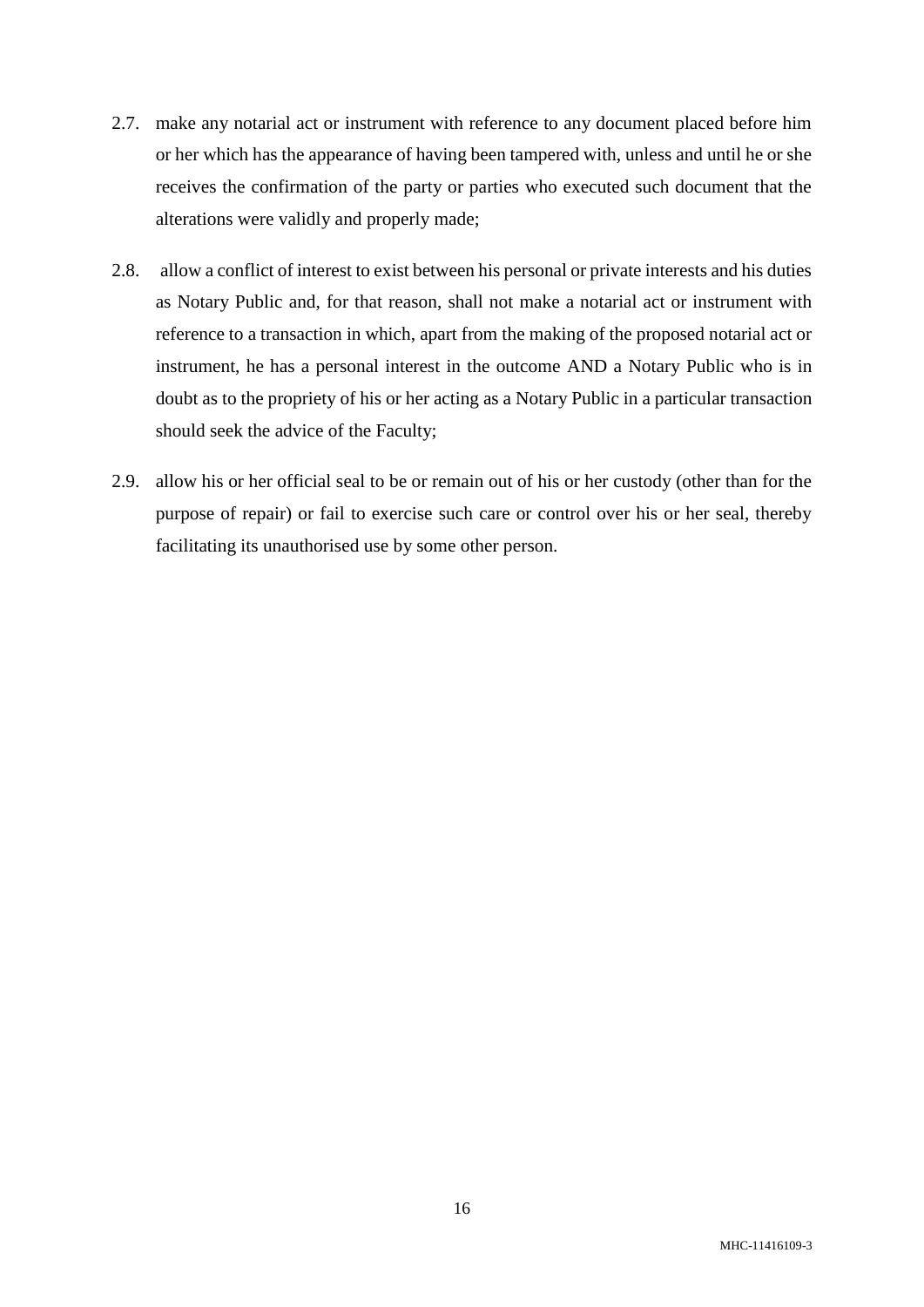# **Appendix II**

SC Practice Directions made by the Chief Justice pursuant to Order 127 of the Rules of the Superior Courts (No. 2) of 1993 up to the date of adoption of these Regulations.

S.I. No. 265/1993:

### RULES OF THE SUPERIOR COURTS (NO. 2) OF 1993.

Addition of Order 127.

7. The following shall be inserted as Order 127 of the Rules of the Superior Courts:

..

#### ORDER 127

#### NOTARIES

1. The Chief Justice may, in the exercise of his discretion and from time to time, make such rules and regulations or give such practice directions as he may think fit as to the form and mode of application to be appointed a notary public.

2. Such rules, regulations or directions may require that an applicant satisfy the Chief Justice in advance of the appointment of the applicant that he had the requisite and appropriate knowledge of notarial practice and procedure."

# **Practice Directions**

### SC03 -Appointment of notaries public

In pursuance of the powers vested in me by Order 127 of the Rules of the Superior Courts (No. 2) of 1993, I hereby make the following directions and regulations concerning the application of persons to be appointed a notary public.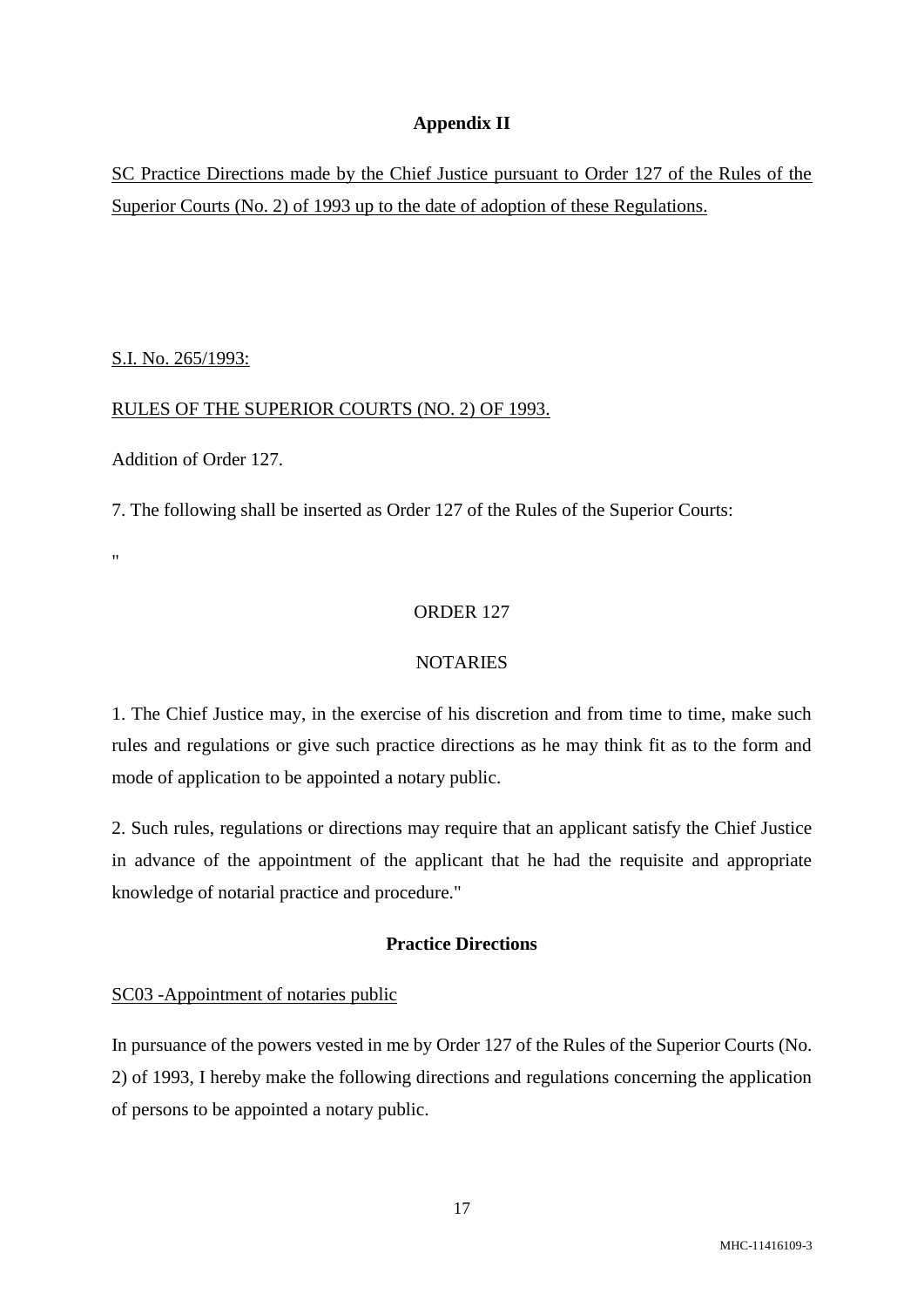- 1. The applicant shall before making application for appointment satisfy the Faculty of Notaries Public in Ireland that he or she has a sufficient knowledge of notarial matters and procedures and of the particular legal provisions applicable to notarial matters to be a competent and efficient person to carry out the duties of a notary public if appointed.
- 2. In the event of an applicant for appointment as a notary public failing to obtain from the Faculty of Notaries Public in Ireland a certificate of competency above referred to, the faculty shall state in writing the reasons why they have declined to grant their certificate.
- 3. In the event of an intending applicant for appointment as a notary public failing to obtain the certificate of competency above referred to, he / she shall still be entitled to continue to apply but upon making an application under such circumstances shall exhibit on affidavit the decision issued by the Faculty as to their reasons for declining to grant a certificate and may adduce such other evidence as it is intended to rely upon in making the application with regard to competency.

Thomas A. Finlay

### CHIEF JUSTICE

Dated the 28th day of March 1994

#### SC08 - Appointment by the Chief Justice of notaries public

In pursuance of the powers vested in me by Order 127 of the Rules of the Superior Courts (No.2 of 1993) I hereby make the following direction and regulation concerning applications of persons to be appointed a notary public:

1. In an application to be appointed a notary public the petitioner shall not be required to establish that the existing number of notaries available for the transaction of notarial matters in the county, city or district for which appointment is sought is inadequate to meet the needs of business and commerce and no averment as to such matter shall be necessary in the petition or supporting documents.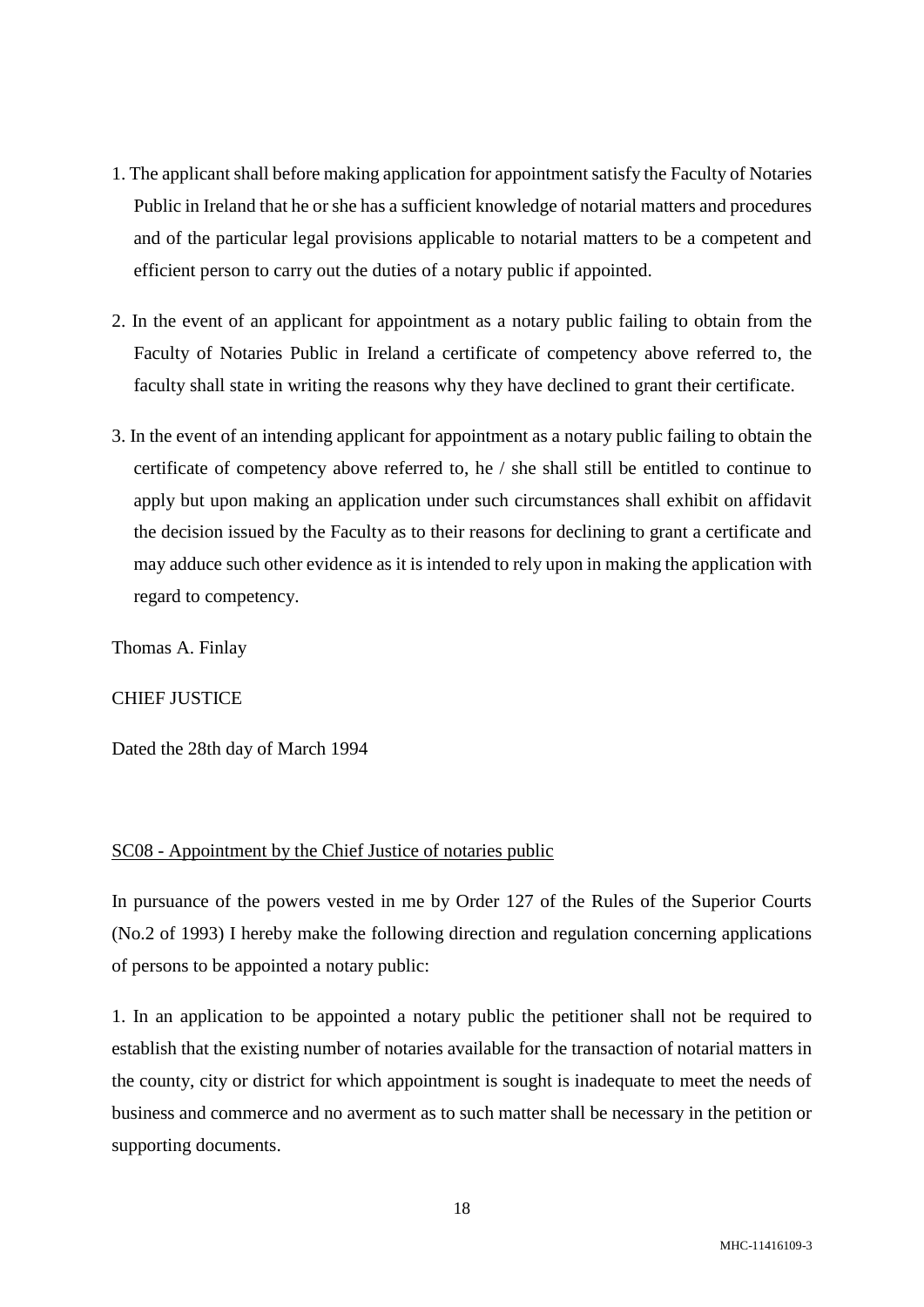2. This direction shall take effect on and from January 26th 2006

John L. Murray

Chief Justice

25th January 2006

SC12 - Appointment by the Chief Justice of notaries public

In pursuance of the powers vested in me by Order 127 of the Rules of the Superior Courts (No. 2 of 1993) I hereby make the following direction and regulation concerning the appointment of notaries public:

1. In an application to be appointed a notary public the petitioner shall give an appropriate undertaking to observe the Code of Conduct for notaries public adopted by the Faculty of Notaries Public in Ireland on 21 November, 1986 and such rules, regulations and bye-laws governing the professional practice and procedure of notaries public in Ireland and the standards to be observed by them as shall from time to time be made and published by the Faculty of Notaries Public in Ireland.

2. This direction shall take effect on and from October 2nd 2006.

John L. Murray

CHIEF JUSTICE

20th September 2006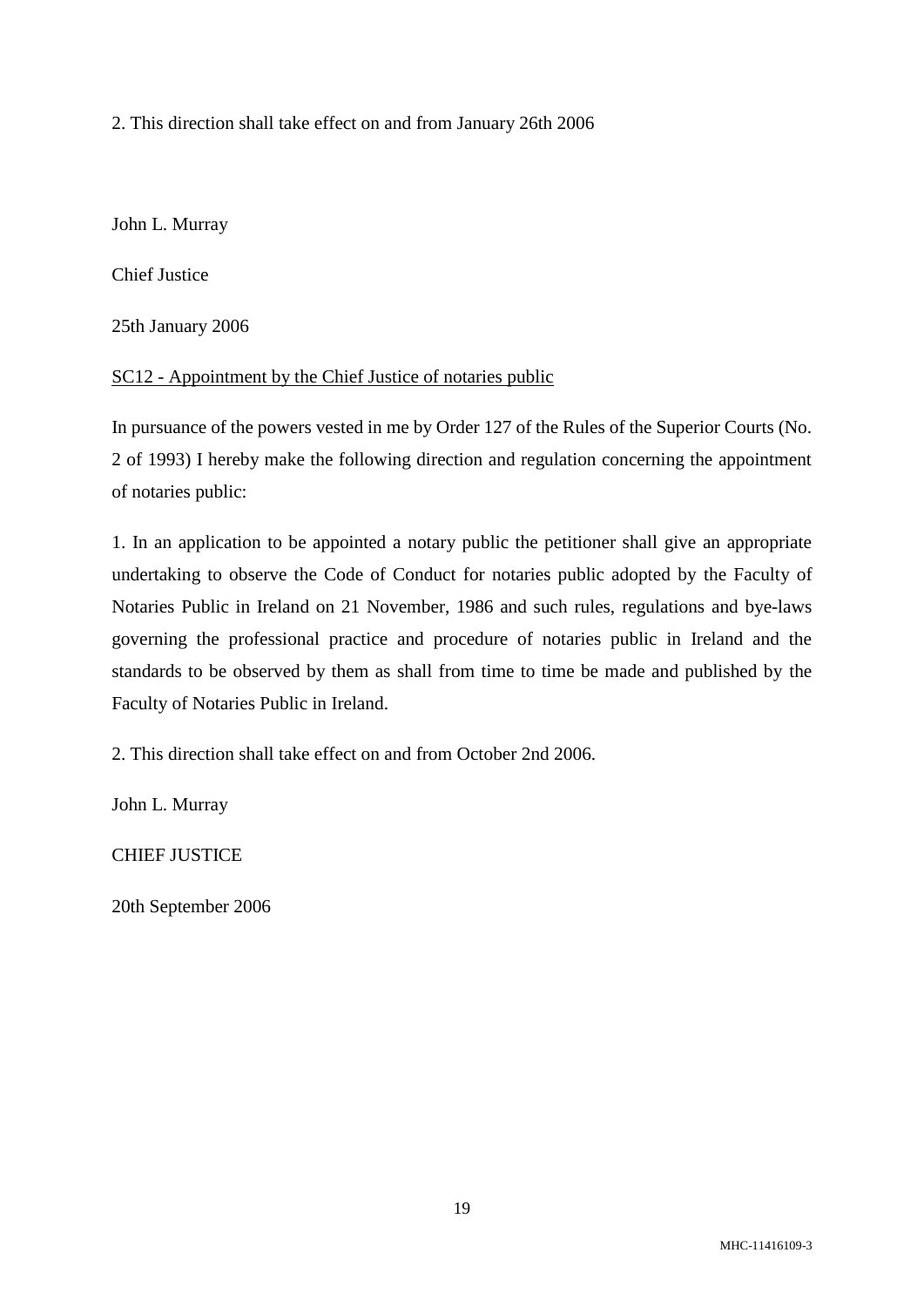# **Appendix III**

**Due process procedure for the processing on behalf of the Faculty of a Complaint concerning the alleged conduct of a Member as provided for in Regulation 11 of these Regulations**

- 1. A Complaint concerning the alleged conduct of a Member, as provided for in Regulation 11, may be initiated by:
	- 1.1 a person to whom the Member concerned has provided or is in the course of providing a Notarial Service; or
	- 1.2 a person materially affected by the alleged conduct; or
	- 1.3 the Registrar; or
	- 1.4 another Notary Public.
- 2 A Complaint shall:
	- 2.1 be in writing and signed by the complainant:
	- 2.2 (other than where initiated by the Registrar) be addressed to the Registrar at the Registrar's office; and
	- 2.3 set out particulars of the alleged conduct and include, where practicable, copies of any related documentation.
- 3. Other than where a Complaint is initiated by the Registrar, the Registrar shall, as soon as practicable after receipt, acknowledge in writing to the complainant receipt of such Complaint and shall inform the complainant at the same time that after the lapse of at least seven days following the date of such acknowledgement the Registrar will transmit a copy of the Complaint (including any related documentation) to the Member concerned and request a response thereto.
- 4. After the lapse of at least seven days following the date of such acknowledgement in writing by the Registrar to the complainant, the Registrar shall transmit (by ordinary post) to the Member concerned a copy of the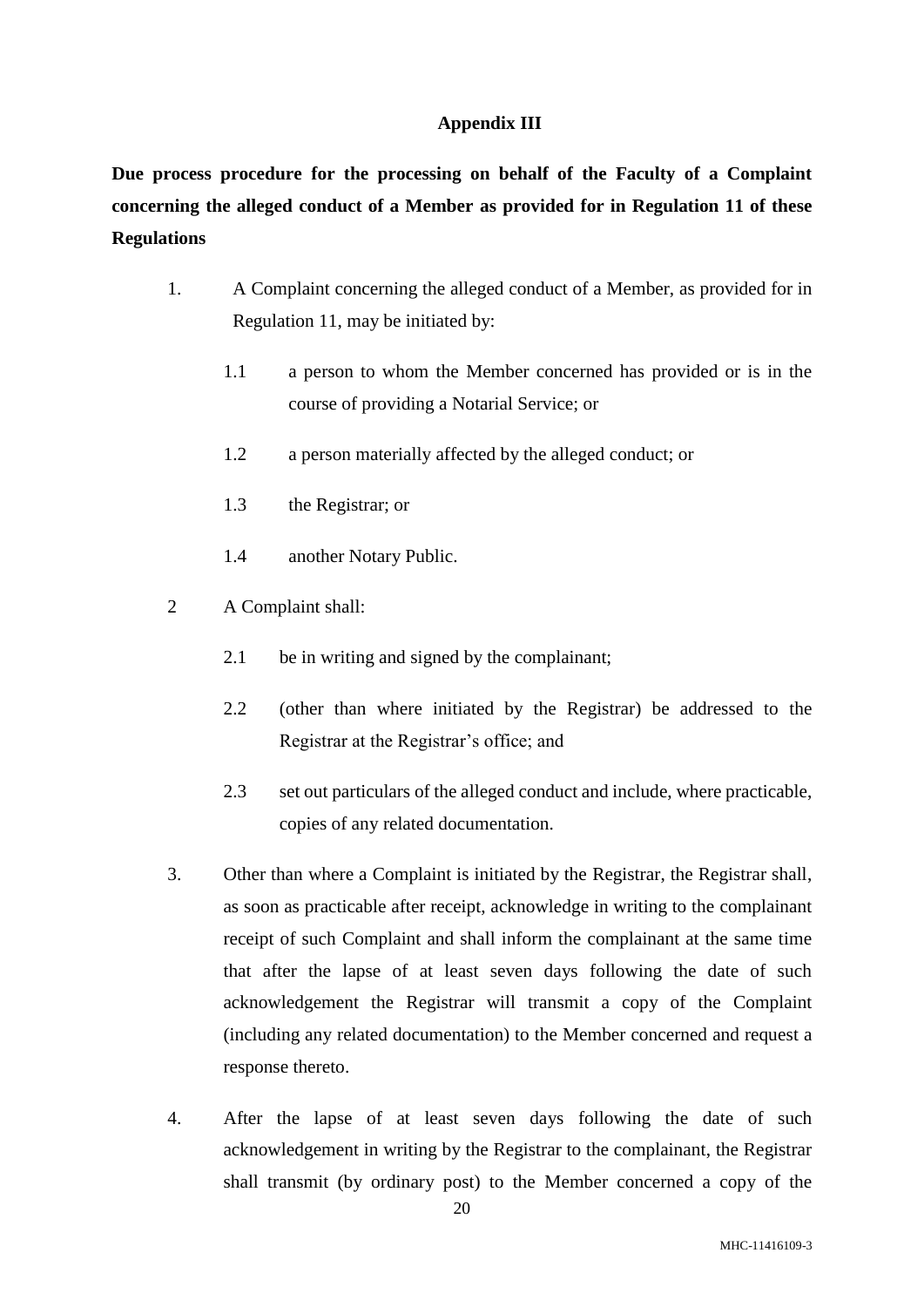Complaint (including any related documentation) and shall request a response in writing within a period of not more than twenty-one days from the date of such transmission or such other longer period as the Registrar may deem appropriate and reasonable.

- 5. Where the Member concerned responds in writing to the Complaint the Registrar shall, as soon as is practicable after receipt of such response, transmit (by ordinary post) a copy of such response to the complainant and request the complainant to state in writing whether or not that response is acceptable to the complainant and, if not, whether or not the complainant wishes to respond in writing to that response.
- 6. Where a Complaint is initiated by the Registrar, it shall be set out in writing and the Registrar shall transmit (by ordinary post) to the Member concerned a copy of such Complaint (including any related documentation) and shall request a response in writing thereto within a period of not more than twenty-one days from the date of such transmission or such other longer period as the Registrar may deem appropriate and reasonable.
- 7. Where the response in writing of the Member concerned is found acceptable to the complainant (including the Registrar, where the Complaint is initiated by the Registrar) the process shall, subject to paragraph 10 of this Appendix III, thereupon conclude and the Member concerned shall be so notified in writing by the Registrar.
- 8. Where the Member concerned fails to respond in writing to a Complaint transmitted to him or her by the Registrar either at all or within twenty-one days from the date of such transmission (or such other longer period as the Registrar may deem appropriate and reasonable) or where such a response is not found acceptable to the complainant (including the Registrar, where applicable) the Registrar shall, subject to paragraph 9 of this Appendix III, refer the Complaint to the Professional Practice Committee (PPC) by transmitting in writing the details thereof (including any related documentation) to the chairperson of the PPC.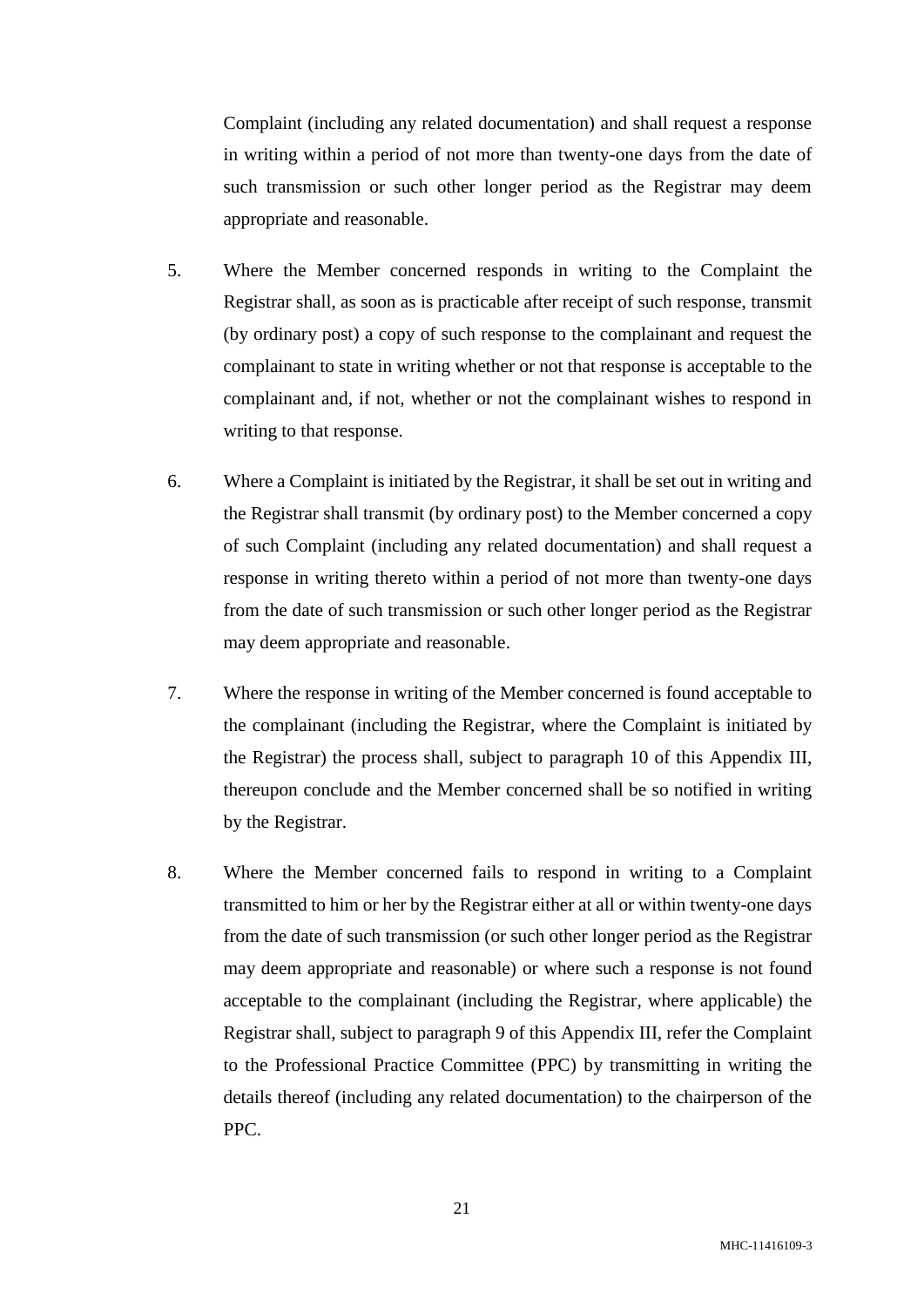- 9. Notwithstanding the foregoing provisions of this Regulation, where, in the reasonable opinion of the Registrar, a Complaint is frivolous or vexatious, the Registrar may so notify the complainant in writing and refuse to deal further with the Complaint, provided that in such a circumstance the Registrar shall at the same time inform the complainant that the complainant may appeal such a refusal to the PPC.
- 10. Notwithstanding the foregoing provisions of this Regulation, where a Complaint is initiated by a complainant other than the Registrar and is subsequently withdrawn by that complainant but where, in the reasonable opinion of the Registrar, notwithstanding such withdrawal, the documents relating to such Complaint should be referred to the PPC, the Registrar may do so after giving not less than seven days written notice (by ordinary post) to that effect to the complainant and to the Member concerned and thereafter, for the purposes of this procedure, such a referral shall be deemed to be a Complaint initiated by the Registrar.

### PPC

- 11. Where the Registrar refers a Complaint to the PPC, the PPC shall sit and adjudicate on such Complaint following:
	- 11.1 consideration of the Complaint (including any related documentation);
	- 11.2 the written response of the Member concerned;
	- 11.3 any written submissions of the parties; and
	- 11.4 (where, in the particular circumstances of the foregoing Complaint, response and submissions the PPC considers it appropriate and reasonable) receipt of oral evidence and oral submissions to the extent that the PPC considers it appropriate and reasonable,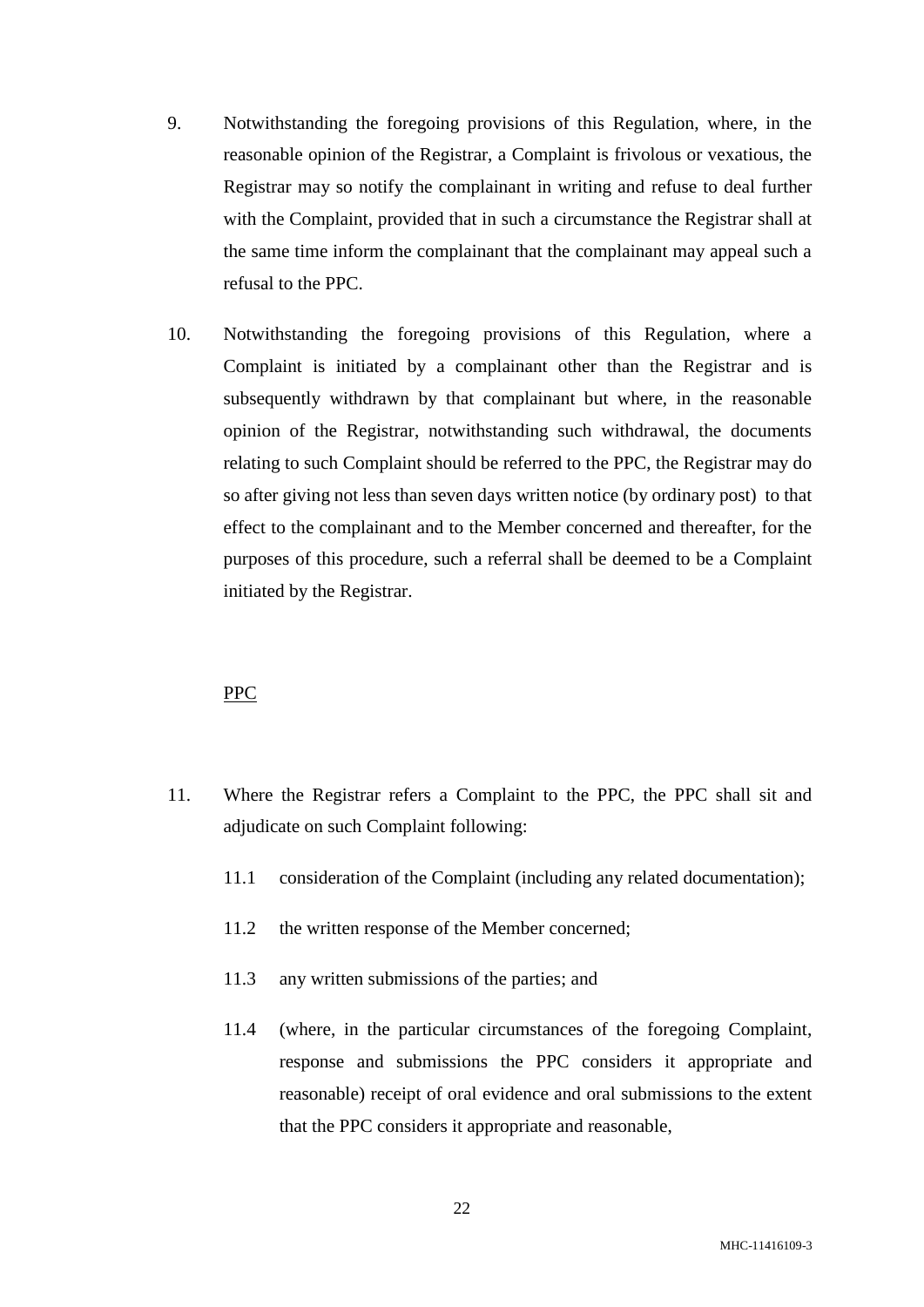all to ensure that the procedure conforms to due process and is just and fair to the parties concerned.

- 12. The PPC may strike-out a Complaint where the complainant concerned, on being duly requested by the PPC to do so, fails to cooperate with the appropriate and reasonable procedural directions of the PPC.
- 13. The PPC may proceed to adjudicate on a Complaint either in the absence of the Member concerned or where the Member concerned, on being duly requested by the PPC to do so, fails to cooperate with the appropriate and reasonable procedural directions of the PPC.
- 14. Where the PPC proceeds to adjudicate on a Complaint, the PPC may:
	- 14.1 dismiss the Complaint; or
	- 14.2 adjudicate that the Member concerned is guilty of Misconduct.
- 15. Where a Member has been adjudicated by the PPC to be guilty of Misconduct the PPC may, after inviting and receiving and considering any submissions by or on behalf of the complainant and the Member concerned, decide that one or more of the following sanctions be imposed on the Member concerned:
	- 15.1 an admonishment and an advice as to his or her future conduct;
	- 15.2 a censure;
	- 15.3 a direction to pay the complainant and/or a registered charity in Ireland specified by the PPC a sum not exceeding  $\epsilon$ 3,000;
	- 15.4 a direction to pay the complainant by way of contribution towards the complainant's legal costs and/or expenses incurred in the matter a sum not exceeding  $E2,000$ ;
	- 15.5 a termination of Faculty membership of the Member concerned;
	- 15.6 a direction that the Registrar make application to the Chief Justice seeking such ruling or rulings in relation to the Member concerned as the Chief Justice in the particular circumstances may deem appropriate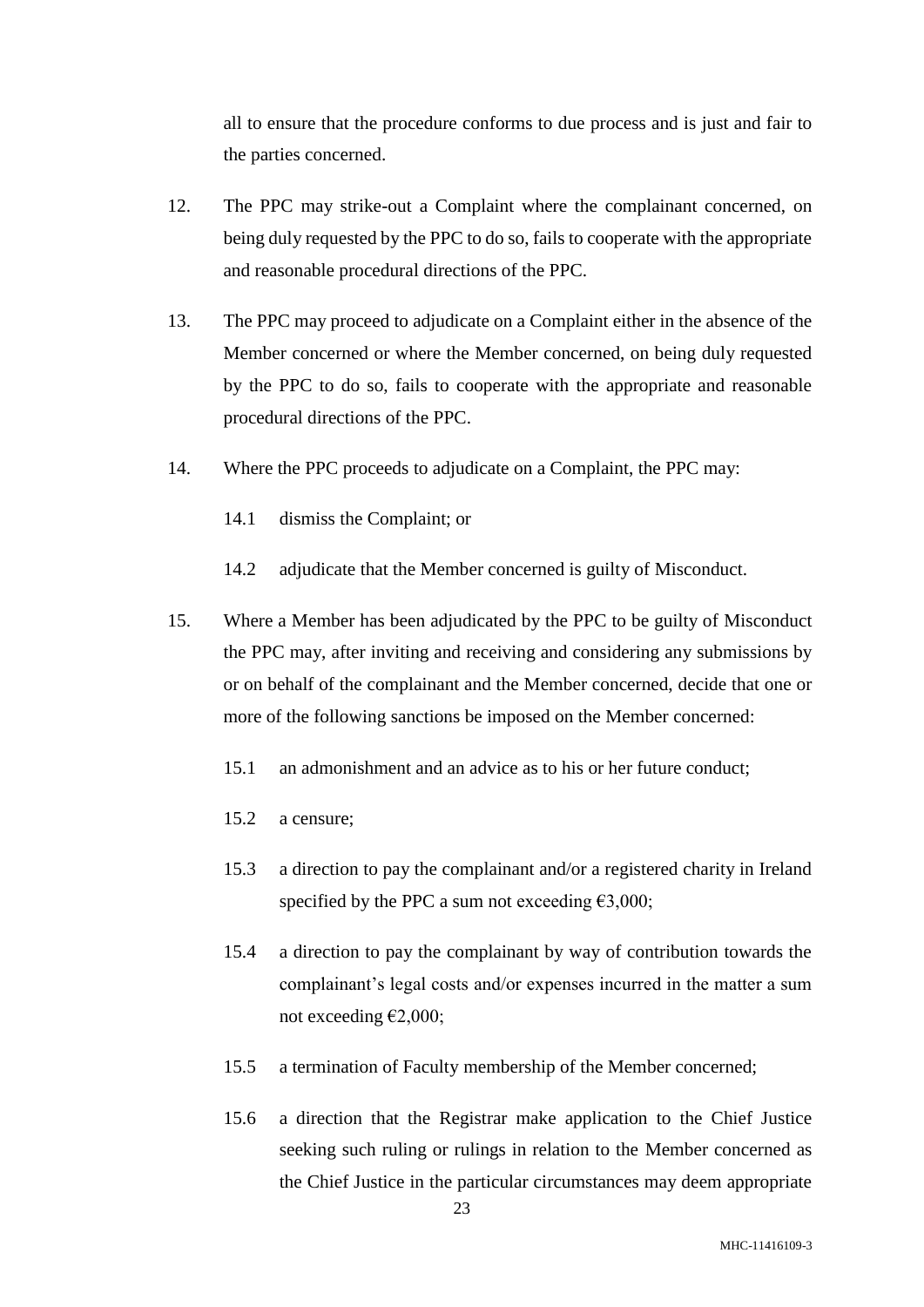and reasonable up to and including removal from the Supreme Court roll of notaries public.

16. The Registrar shall, as soon as practicable thereafter, transmit (by ordinary post) to the Member concerned and to the complainant concerned, details of the adjudication of the PPC made pursuant to paragraph 14 of this Appendix III and (if applicable) details of the sanction or sanctions imposed pursuant to paragraph 15 of this Appendix III.

#### Appeals Panel

- 17. Where a Complaint by a complainant against a Member has been adjudicated upon by the PPC, pursuant to the forgoing provisions of this Appendix III, the complainant concerned or the Member concerned, shall have the right to appeal to an appeals panel in respect of any adjudication made by the PPC.
- 18. An appeal by either party pursuant to paragraph 17 of this Appendix III shall be brought by way of written notice to the Registrar within a period of twenty-one days following the notification (by ordinary post) by the Registrar to that party of the making by the PPC of the adjudication or adjudications concerned, which written notice to the Registrar shall set out the nature and grounds of the appeal.
- 19. Where the Registrar receives a written notice of appeal pursuant to paragraph 18 of this Appendix III, the Registrar shall, as soon as practicable, notify the Dean and the Dean shall for the purposes of such appeal set up an appeals panel pursuant to paragraph 20 of this Appendix III (the "Appeals Panel").
- 20. The Appeals Panel shall consist of three individuals nominated by the Dean comprising one Member of the Governing Council, one solicitor or barrister not being a Notary Public and one person not being a Notary Public, solicitor or barrister, each of whom, before being so nominated has acknowledged to the Dean that he or she has had no prior connection with either of the parties such as would make it inappropriate and unreasonable to be so nominated.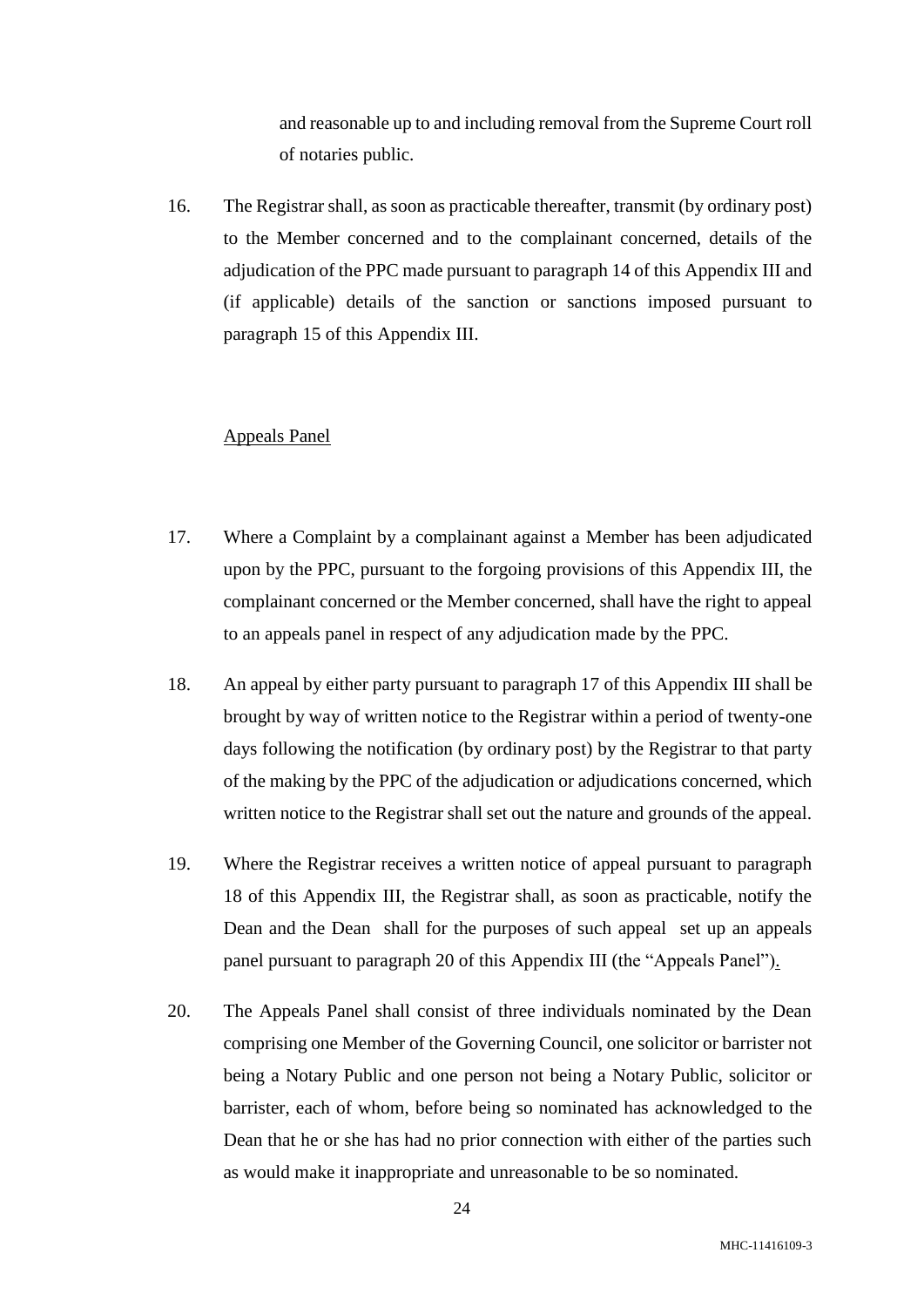- 21. Immediately following upon such nomination by the Dean of the three individuals to comprise the Appeals Panel, the Registrar shall, on being so informed by the Dean, transmit (by ordinary post) to each party to the appeal the name of each such nominee and shall request from each party, within not more than twenty-one days after such transmission, an indication whether that party has any objection to the participation of any such nominee and, if so, the reason or reasons for such objection.
- 22. Where an objection is forthcoming from either party (or both) to any such nominee or nominees, the Dean shall then be requested by the Registrar to consider whether or not it is appropriate and reasonable to nominate a replacement or replacements.
- 23. Where there is no objection to any such nominee or nominees or any replacement or replacements thereto, the Registrar shall provide to each nominee and to each party a copy of all documentation that had been before the PPC together with any documentation subsequently submitted by either party.
- 24. The Appeals Panel shall sit and adjudicate on each ground of the appeal, following consideration of the Complaint (including any related documentation), the response of the Member concerned and any written submissions of the parties and all other relevant documentation put before it and, where the Appeals Panel considers it appropriate and reasonable, following receipt of oral evidence and oral submissions to the extent that the Appeals Panel considers it appropriate and reasonable, all to ensure that its procedure conforms to due process and is just and fair to the parties concerned.
- 25. The Appeals Panel may strike-out or grant an appeal where either party to the appeal, on being duly requested by the Appeals Panel to do so, fails to cooperate with the appropriate and reasonable procedural directions of the Appeals Panel.
- 26. Where the Appeals Panel proceeds to adjudicate on an appeal the Appeals Panel may:
	- 26.1 dismiss all or part of the appeal; and/or